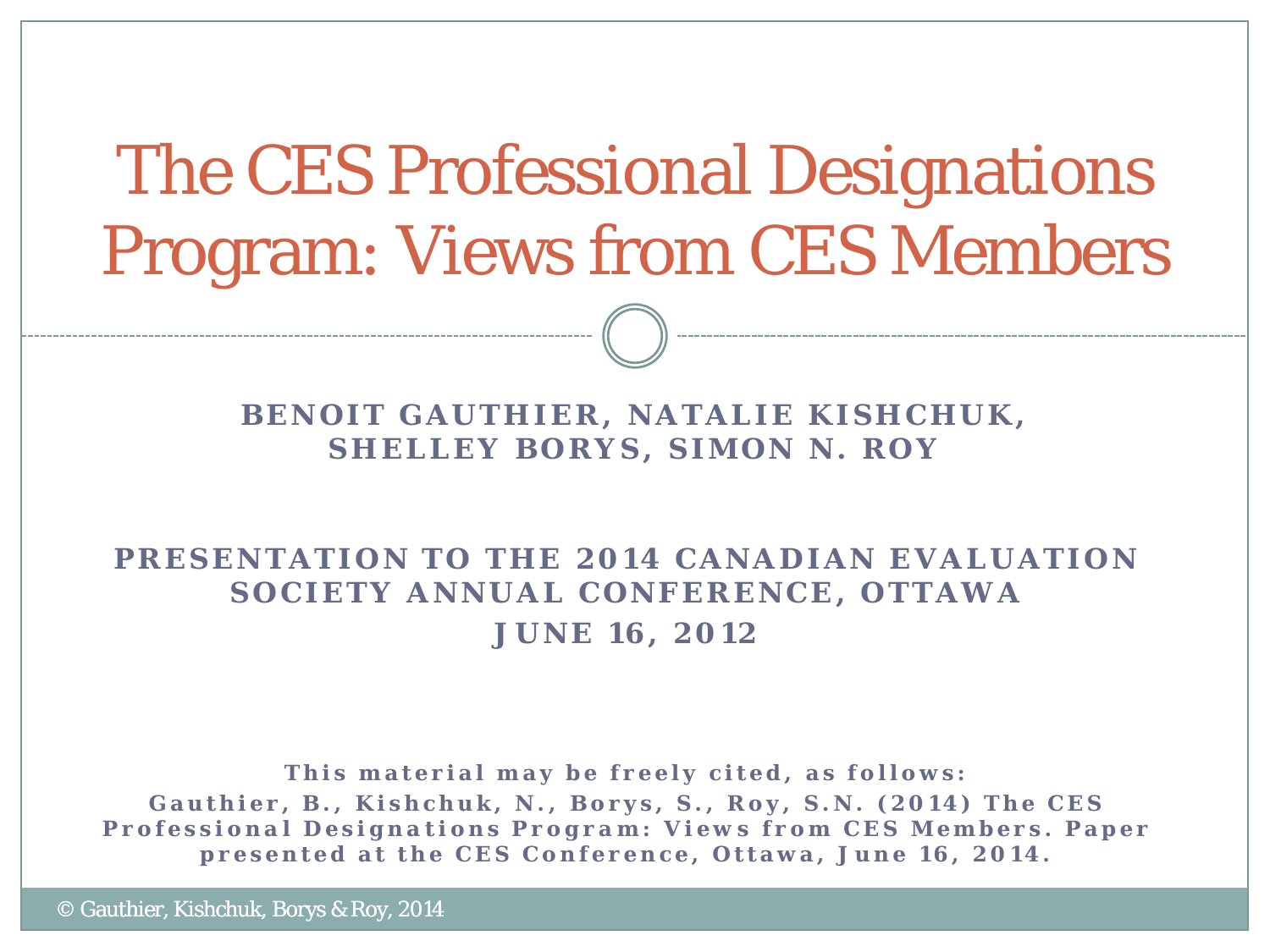### Purpose and Context

2

#### Purposes

- To document the characteristics of those who have and have not applied for and obtained the Credentialed Evaluator (CE) designation
- To assess the extent to which intended and unintended outcomes of the Professional Designations Program (PDP) are occurring

#### Context

- After years of debate and preparation, PDP adopted by CES in May 2009
- Launch in June 2010
- 250 CEs, 80 in progress



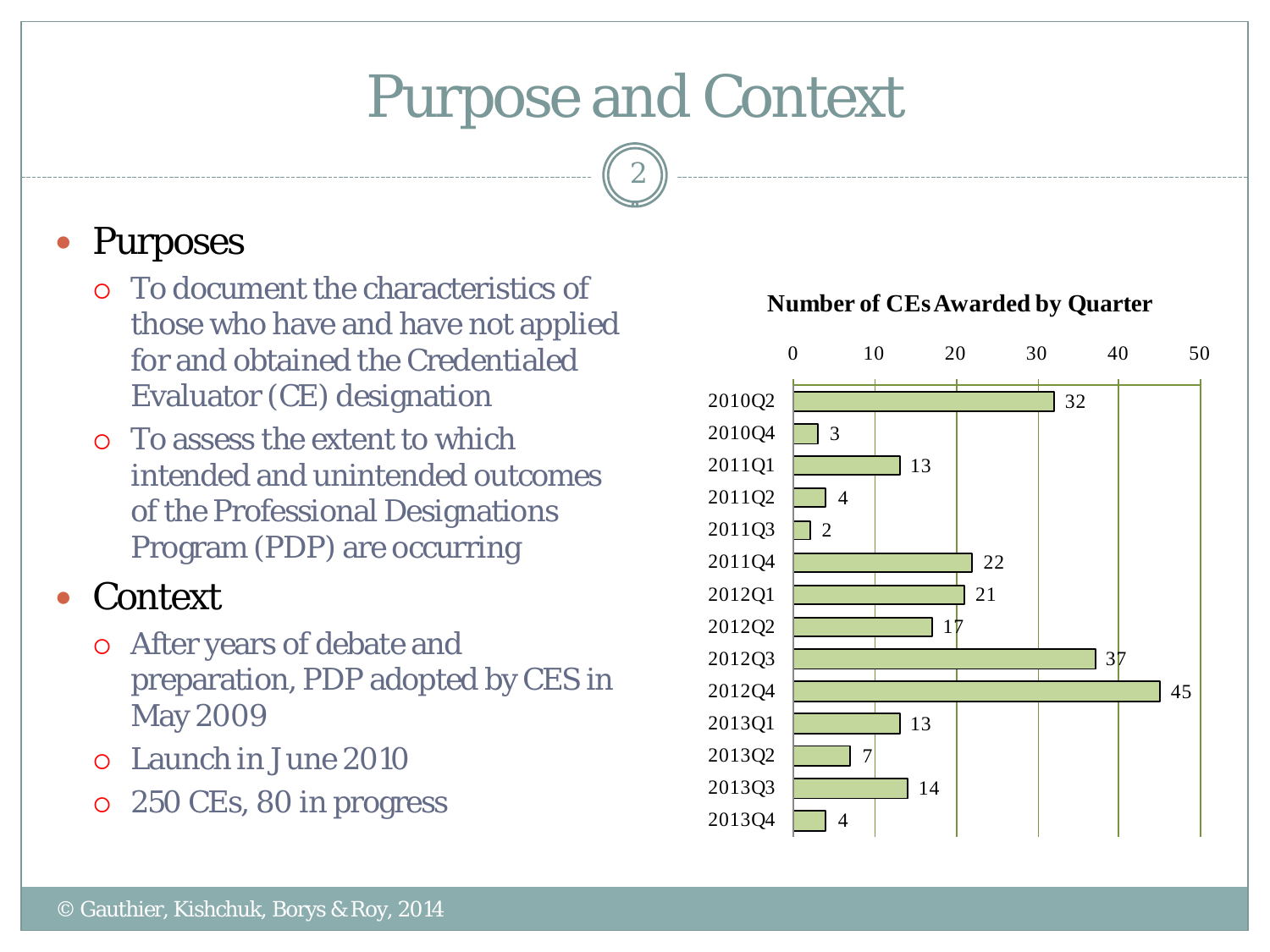# **Outline**

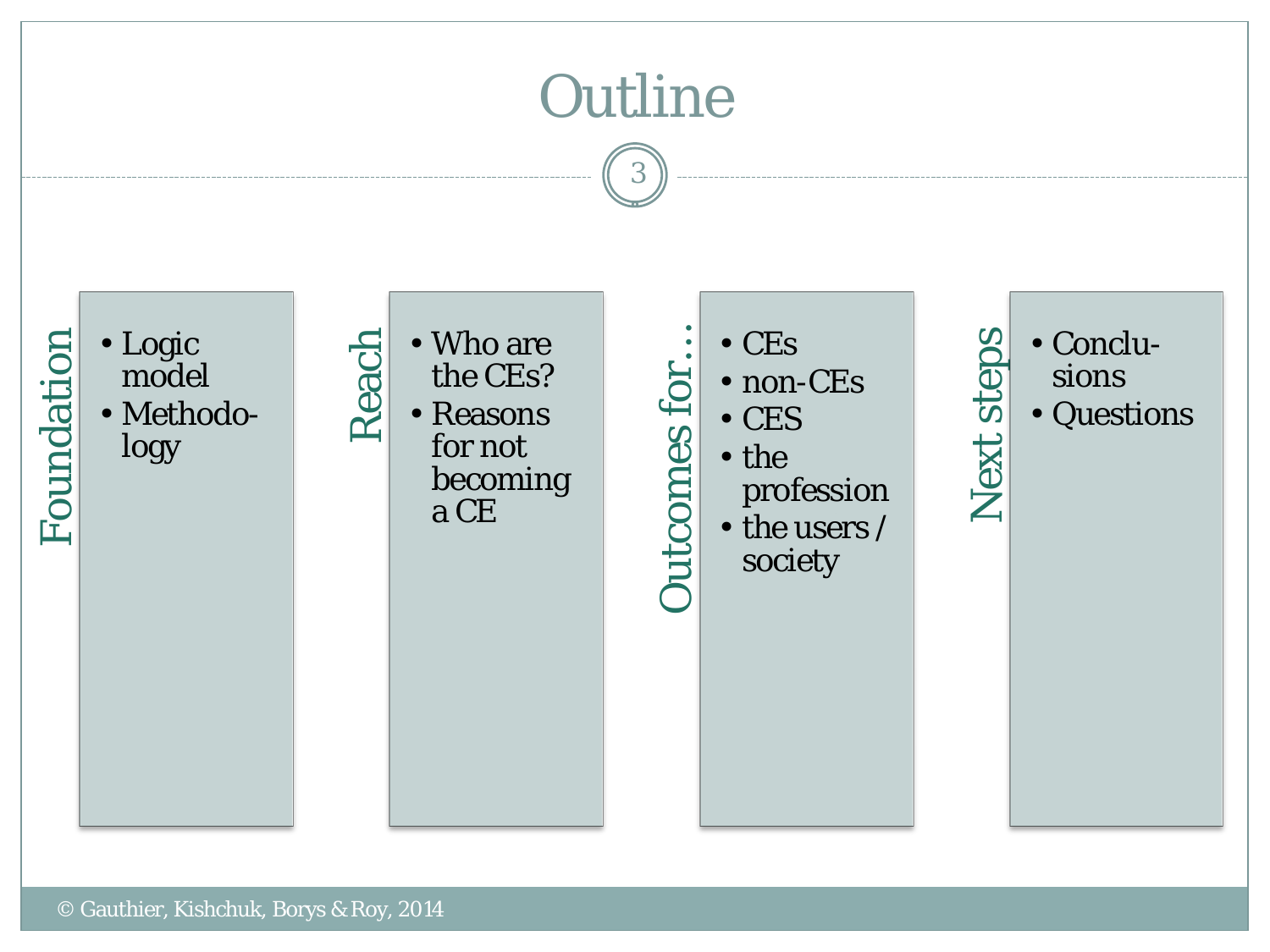#### **PROFESSIONAL DESIGNATION PROGRAM – OUTCOMES LOGIC MODEL**

(elements in italics were not measured in this survey)

|                                      | <b>Canadian Evaluation</b><br>Society                                                                                                                                                                                                                    | Credentialed evaluators                                                                                                                                                          | Non-credentialed<br>evaluators                                                                                                                                            | Evaluation profession/<br>discipline                                                                                                                                                                                                                                                  | Users/Society                                                                                                                                                                                                 |  |  |  |
|--------------------------------------|----------------------------------------------------------------------------------------------------------------------------------------------------------------------------------------------------------------------------------------------------------|----------------------------------------------------------------------------------------------------------------------------------------------------------------------------------|---------------------------------------------------------------------------------------------------------------------------------------------------------------------------|---------------------------------------------------------------------------------------------------------------------------------------------------------------------------------------------------------------------------------------------------------------------------------------|---------------------------------------------------------------------------------------------------------------------------------------------------------------------------------------------------------------|--|--|--|
| Inputs,<br>activities and<br>outputs | Inputs: Code of ethics; Evaluation standards; Applications<br>"Activities: Application management; Systems management; Program adaptation, Promotion""<br>Outputs: Credentialing requirements; Decisions; Maintenance requirements; Promotional material |                                                                                                                                                                                  |                                                                                                                                                                           |                                                                                                                                                                                                                                                                                       |                                                                                                                                                                                                               |  |  |  |
| <b>Immediate</b><br>outcomes         | · Members satisfied with<br><b>PDP</b><br>• Demand for and uptake of<br>the designation<br>• Infrastructure supports<br>demand                                                                                                                           | • Recognition of the CE as<br>holding a level of skill and<br>quality/competence<br>• Increased attention to and<br>involvement in<br>professional development<br>• Higher costs | • Orientation of evaluators.<br>particularly new ones, to<br>competent practice<br>• Restricted access to the<br>profession<br>• Reduced interest in<br>professionalizing | • The field is clear on what it<br>means to be an evaluator                                                                                                                                                                                                                           |                                                                                                                                                                                                               |  |  |  |
| <b>Intermediate</b><br>outcomes      | $\bullet$ CE is a desirable<br>designation<br>• CES explores other<br>designations<br>• PDP is cost neutral<br>· Divisiveness within<br>membership                                                                                                       | • Increased competency<br>• Higher professional and<br>competitive status                                                                                                        | • Use of PDP competencies<br>as a training and<br>professional development<br>framework                                                                                   | • Expectation that all evaluators<br>have basic knowledge<br>• Increased continuous learning<br>• Increasing/reduced training<br>offerings in evaluation<br>• Increased credibility of evaluation<br>• Some unqualified individuals are<br>credentialed                               | • Stakeholders view evaluation as<br>a professional practice,<br>understand its value<br>• Clients aware of and prefer the<br>credential<br>• Public is educated about good<br>evaluation practice            |  |  |  |
| <b>Long-term</b><br>outcomes         | • External organizations<br>support, promote and make<br>use of the designation<br>• CES is a credible<br>representative and<br>promoter of evaluation                                                                                                   | • Increased/sustained<br>professional identification<br>as an evaluator                                                                                                          |                                                                                                                                                                           | • Enhanced distinct identity of<br>evaluation on par with other fields<br>• Standardization and homogeneity<br>in evaluation practice<br>• Higher quality evaluations<br>• Increased use of evaluation<br>• The credential as standards<br>influences practice<br>• Field is narrowed | • Protection of evaluation users<br>• Avoidance of unethical<br>behaviour<br>• Needs of employers and<br>purchasers for quality<br>evaluation met<br>• Society benefits from fair and<br>accurate evaluations |  |  |  |
| <b>Ultimate</b><br>goals             |                                                                                                                                                                                                                                                          |                                                                                                                                                                                  | Professionalization of evaluation in Canada<br>Clarity and definition for and within Canadian evaluation practice                                                         |                                                                                                                                                                                                                                                                                       |                                                                                                                                                                                                               |  |  |  |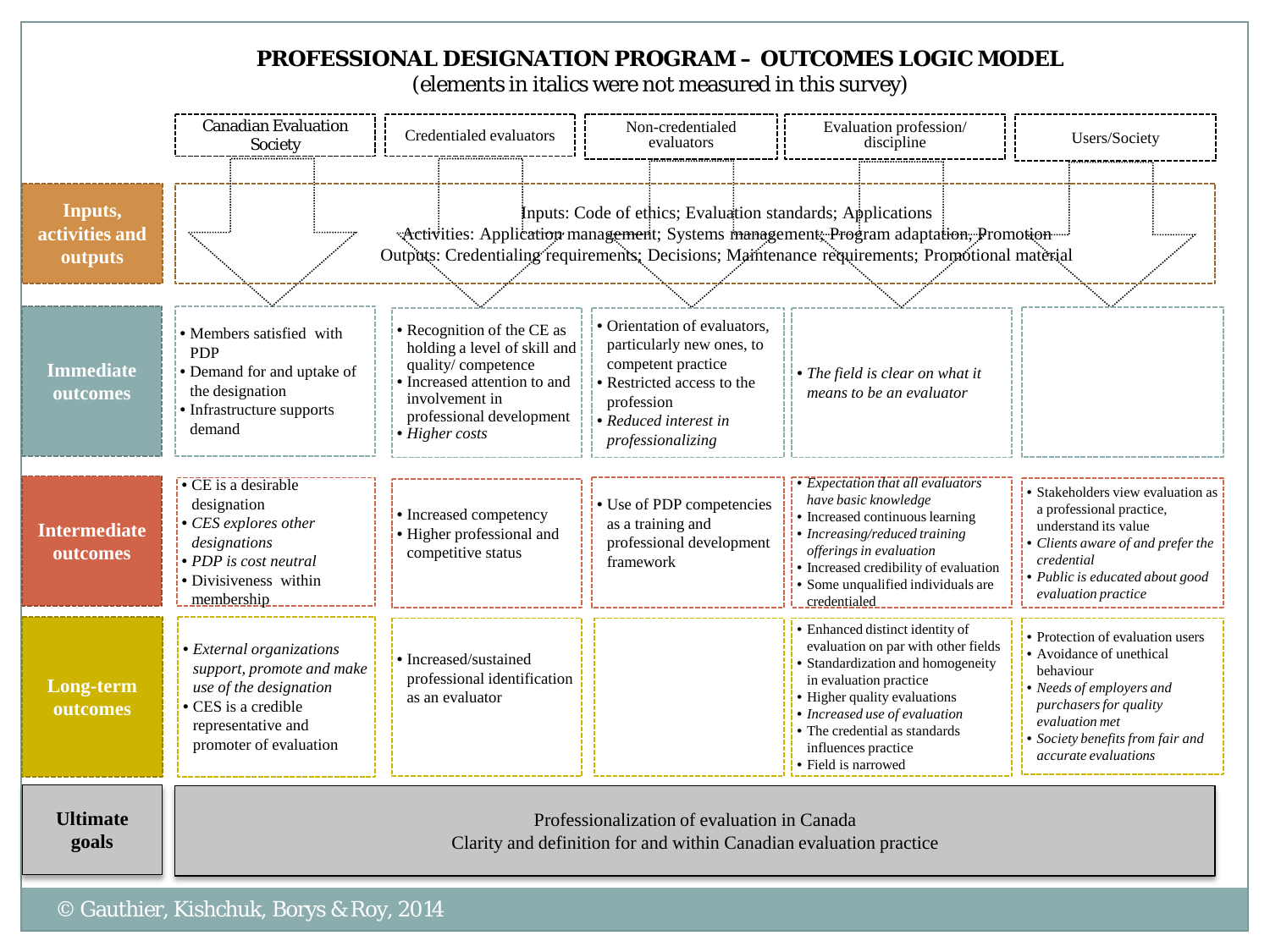- Questionnaire aligned to the logic model
- Pretest followed by adjustments and slashing
- Challenge group: balanced in favour and critical
- Population (no sample): members of CES All members as of March 28, 2014: 1,889
- On-line administration from April 2 to 16, 2014
	- One invitation, two reminders
- 654 completed questionnaires ( $rr = 35\%)$ 
	- $\circ$  159 Credentialed Evaluators (rr = 64%)
	- $\circ$  495 non-credentialed evaluators (rr = 30%)
- Data weighted by CE status and chapter
- Simple percentages plus modelled differences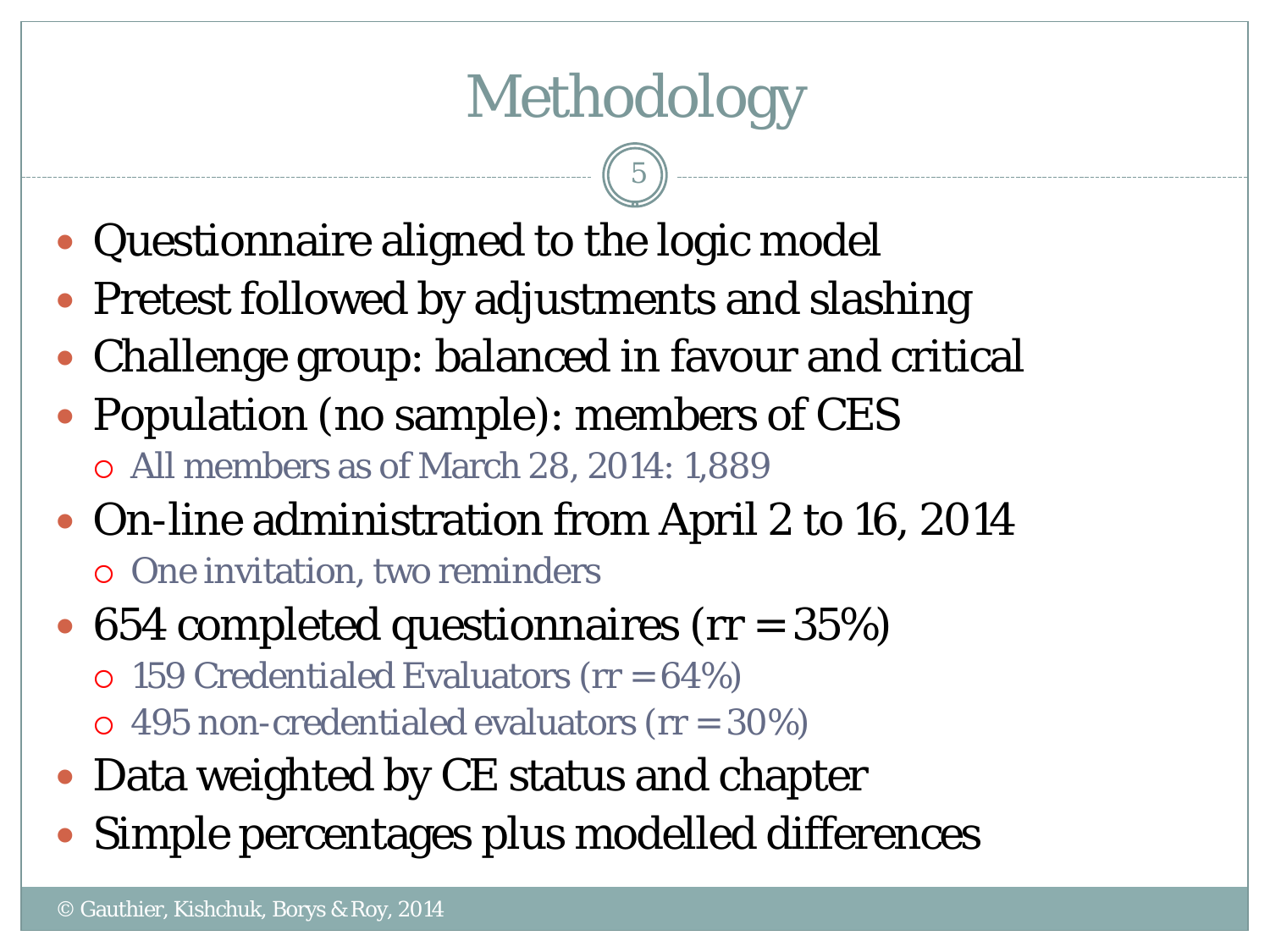## Methodology

6

- Program outcomes were measured in two ways:
	- By comparing the responses of CEs and non-CEs
	- By asking CEs to self-assess the contribution of the designation to the outcomes

#### • Method: we asked about change over the previous 4 years

- Expectation that the natural passage of time will see an increase in expected outcomes
- But possibility that change is naturally more rapid early in one's career
- Since CEs have more years of experience, expectation that the change over 4 years would be lower than that of non-CEs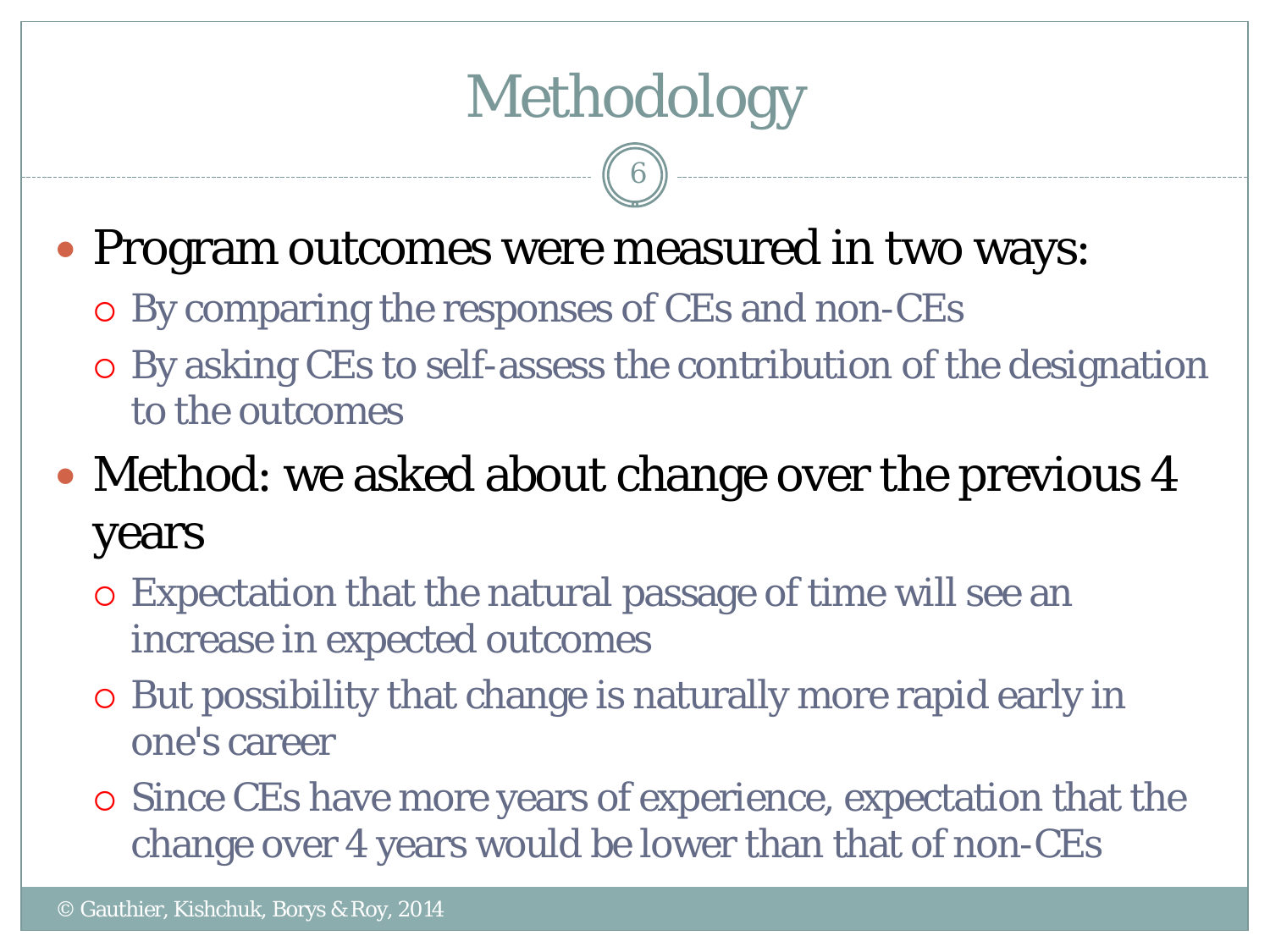![](_page_6_Figure_0.jpeg)

© Gauthier, Kishchuk, Borys & Roy, 2014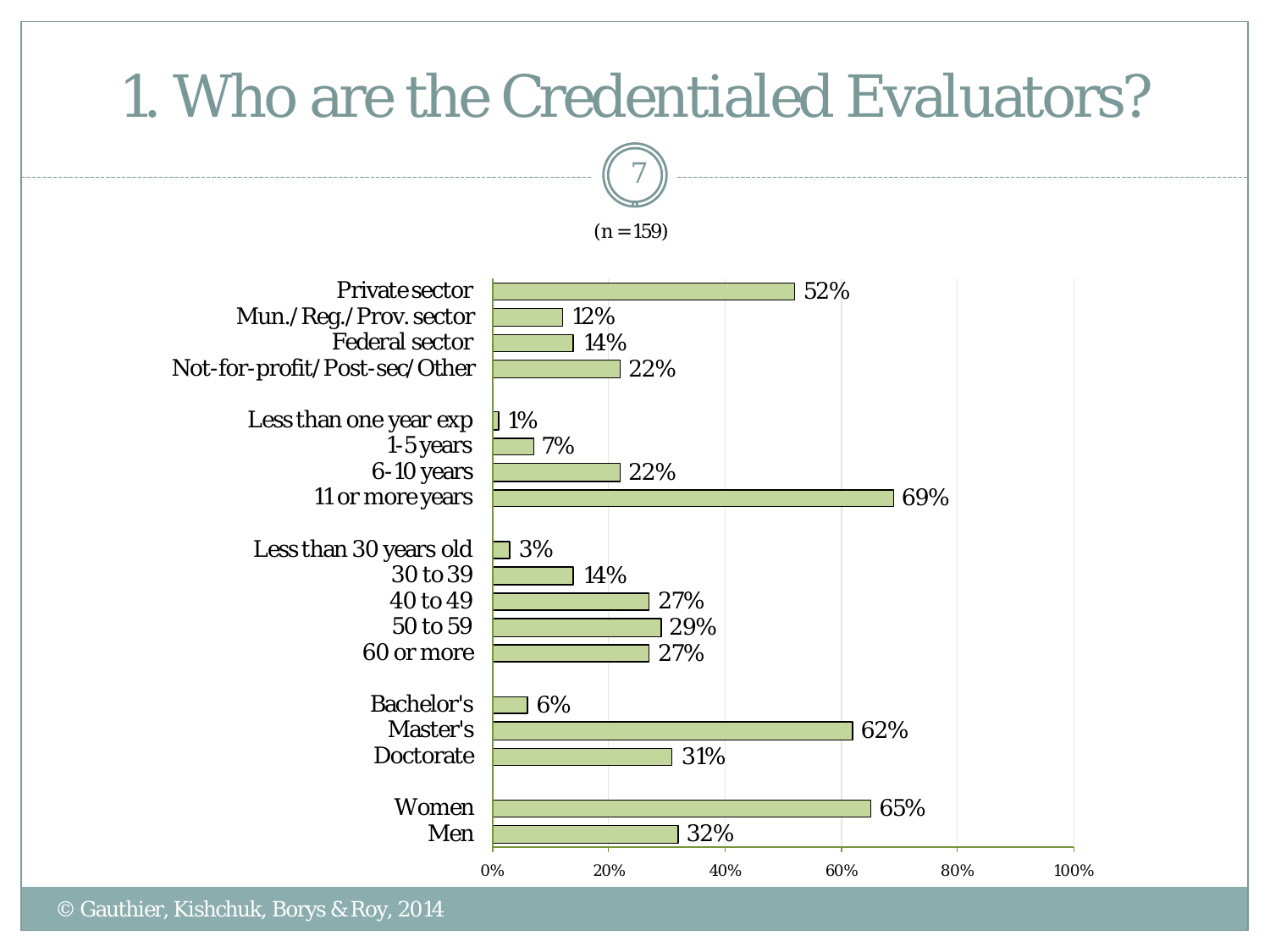### 1. Who are Credentialed Evaluators?

8

 More likely to work in the private sector 52% vs. 19% of non-CEs

#### • More senior

- More experienced (69% with 11+years vs. 29% of non-CEs)
- $\circ$  Older (56% are 50+ vs. 32% of non-CEs)
- Higher income (47% make \$100+k vs. 20% of non-CEs)

#### • More engagement with CES

- Longer-term members (44% for 11+years vs. 10% of non-CEs) More who have volunteered for CES (67% vs. 22% of non-CEs)
- More likely to hold another designation
	- 30% vs. 22% of non-CEs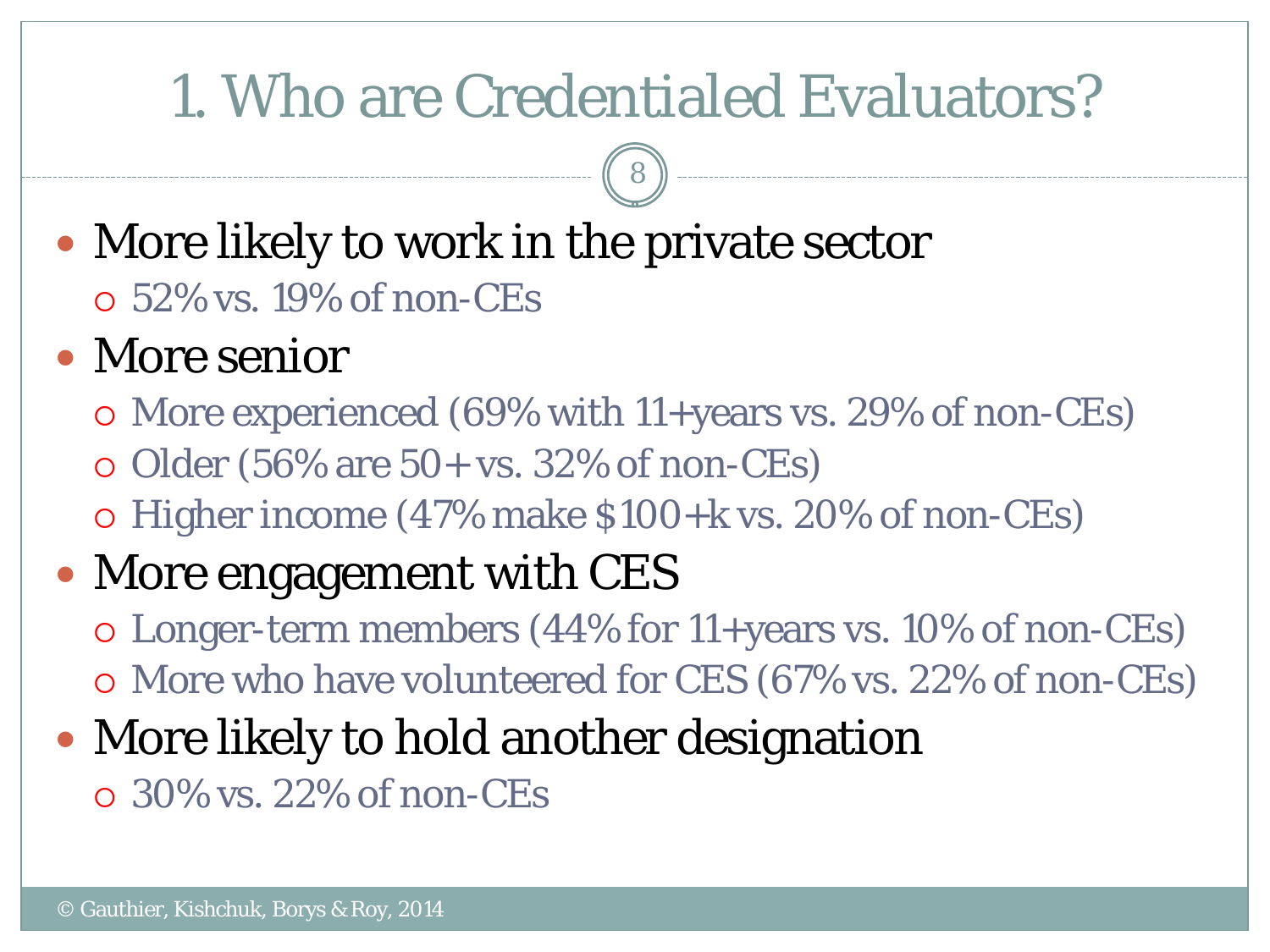### 2. Reasons for not becoming a CE (% agree)

#### (those not interested in the CE, n≈113-181)

![](_page_8_Figure_2.jpeg)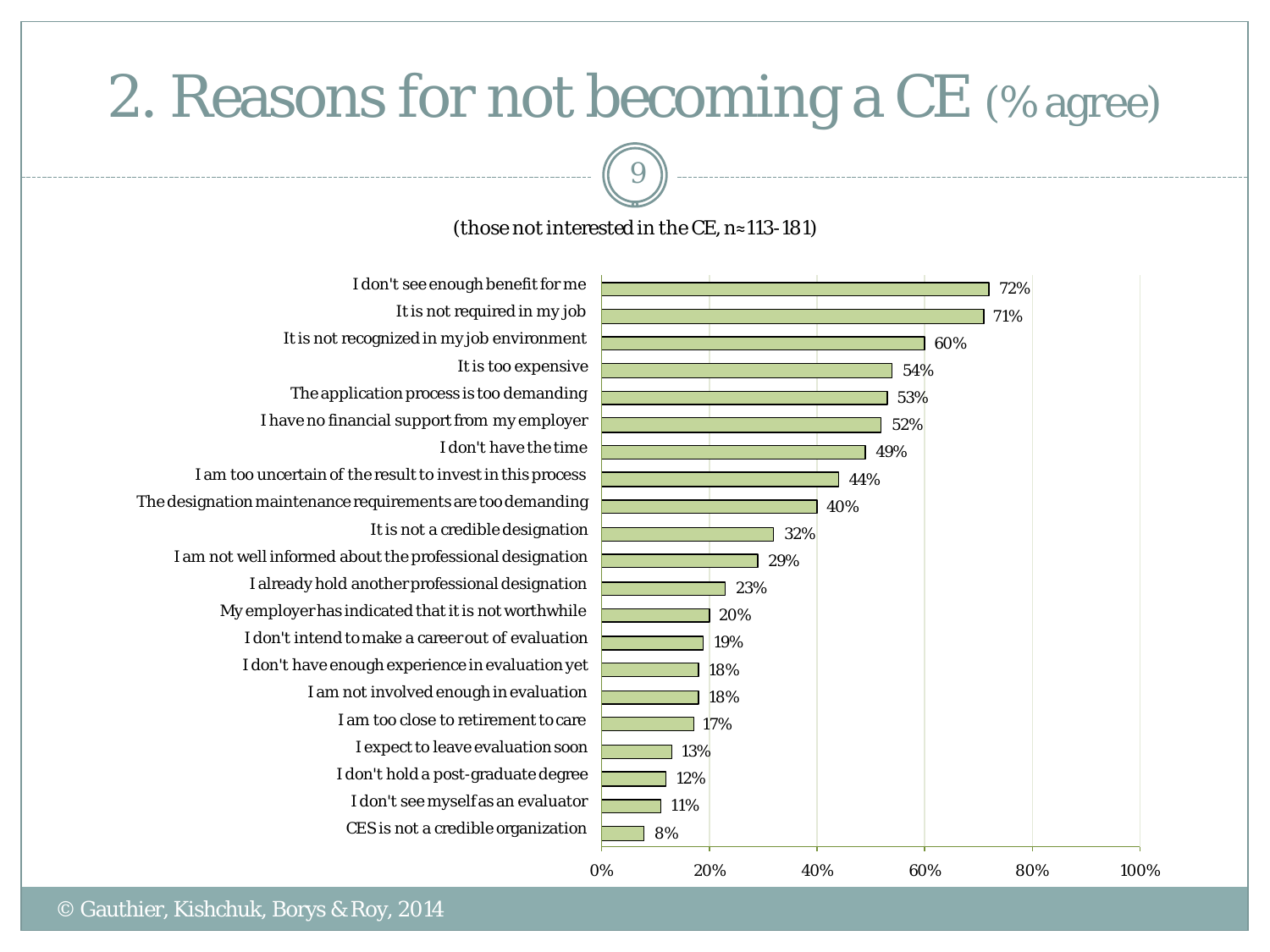### 2. Reasons for not becoming a CE

- Evaluators don't see enough benefit
	- More experienced evaluators see less benefit
- It is not required, recognized or supported in the workplace
	- Federal public servants more likely to say employer indicates it is not worthwhile or credible
		- But no differences for other indicators of lack of support
- The application process is too difficult, too expensive and/or too time-consuming
	- Cost is less of an issue for private sector
	- o Seen as equally demanding across sub-groups
- Non-federal government less involved or not experienced enough in evaluation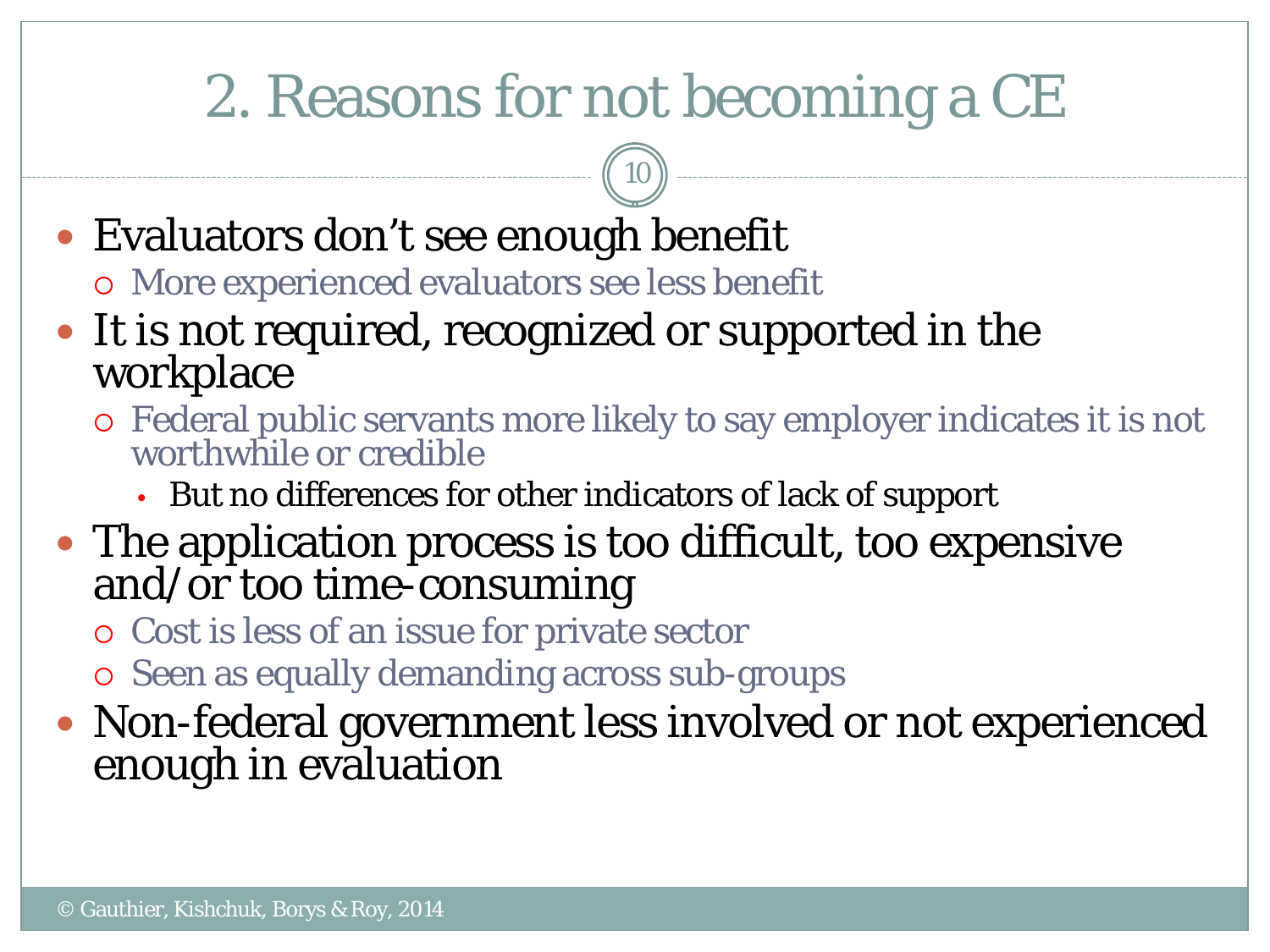#### 3. Outcomes for CEs

![](_page_10_Figure_1.jpeg)

 $\Box$ Non-CEs (n≈462)  $\Box$ CEs (n≈159)  $\Box$  Attribution by CEs (n≈159)

![](_page_10_Figure_5.jpeg)

![](_page_10_Figure_6.jpeg)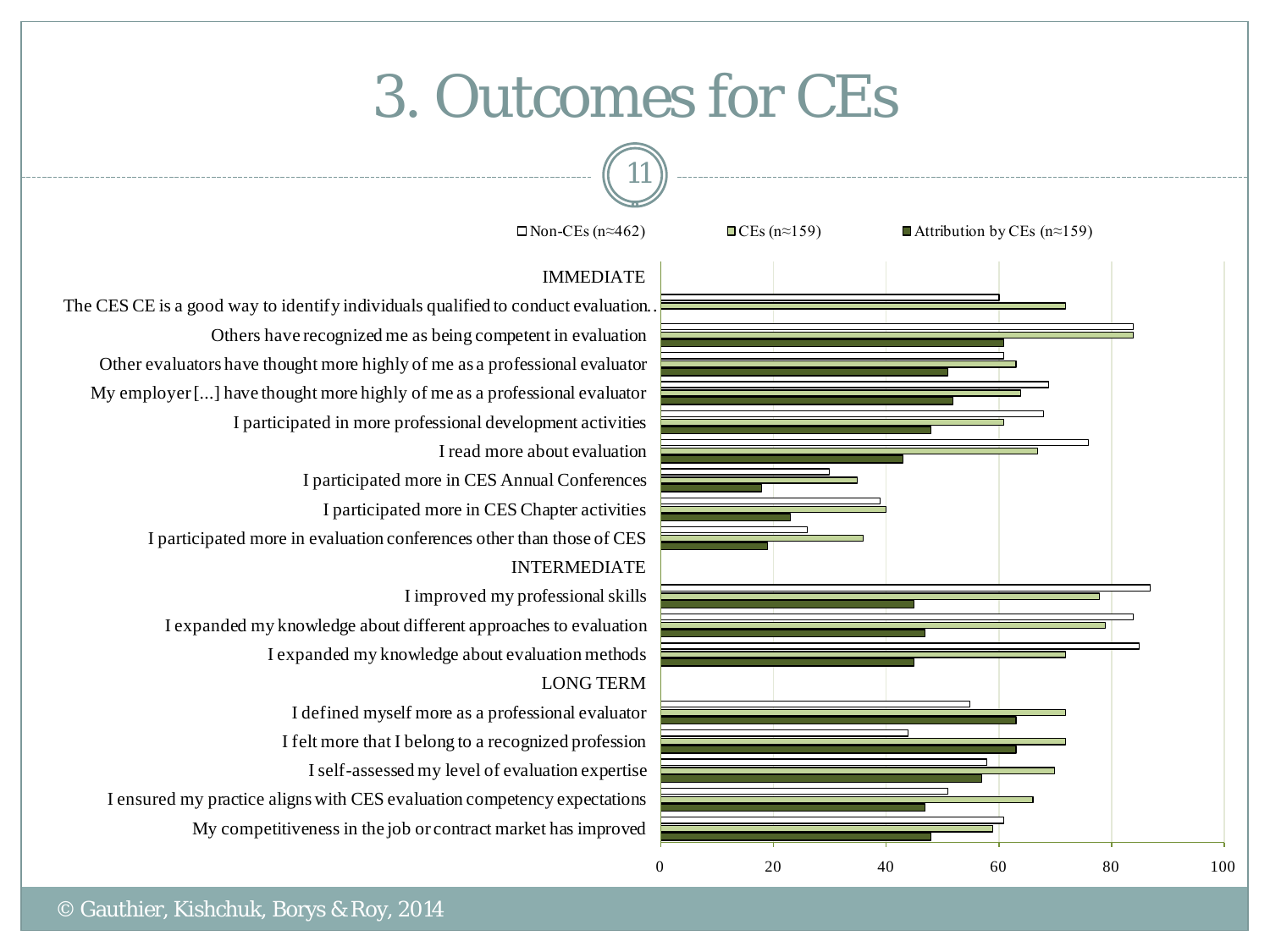### 3. Outcomes for CEs

12

#### • CEs and non-CEs are equally likely to

- o Have been recognized as competent
- o Have self-assessed their practice and expertise
- o Have taken part in PD or read about evaluation
- o Have improved their skills in the past 4 years
- o Have participated in conferences and chapter activities
- o Have expanded their knowledge in the past 4 years
- Feel that they are seen as professionals
- o Perceive that their competitiveness has improved
- o Self-define as a professional evaluator
- CEs are more likely than non-CEs to
	- Find that the CE is a good way to identify qualified individuals
	- Line up their practice to CES competencies
	- Feel part of a recognized profession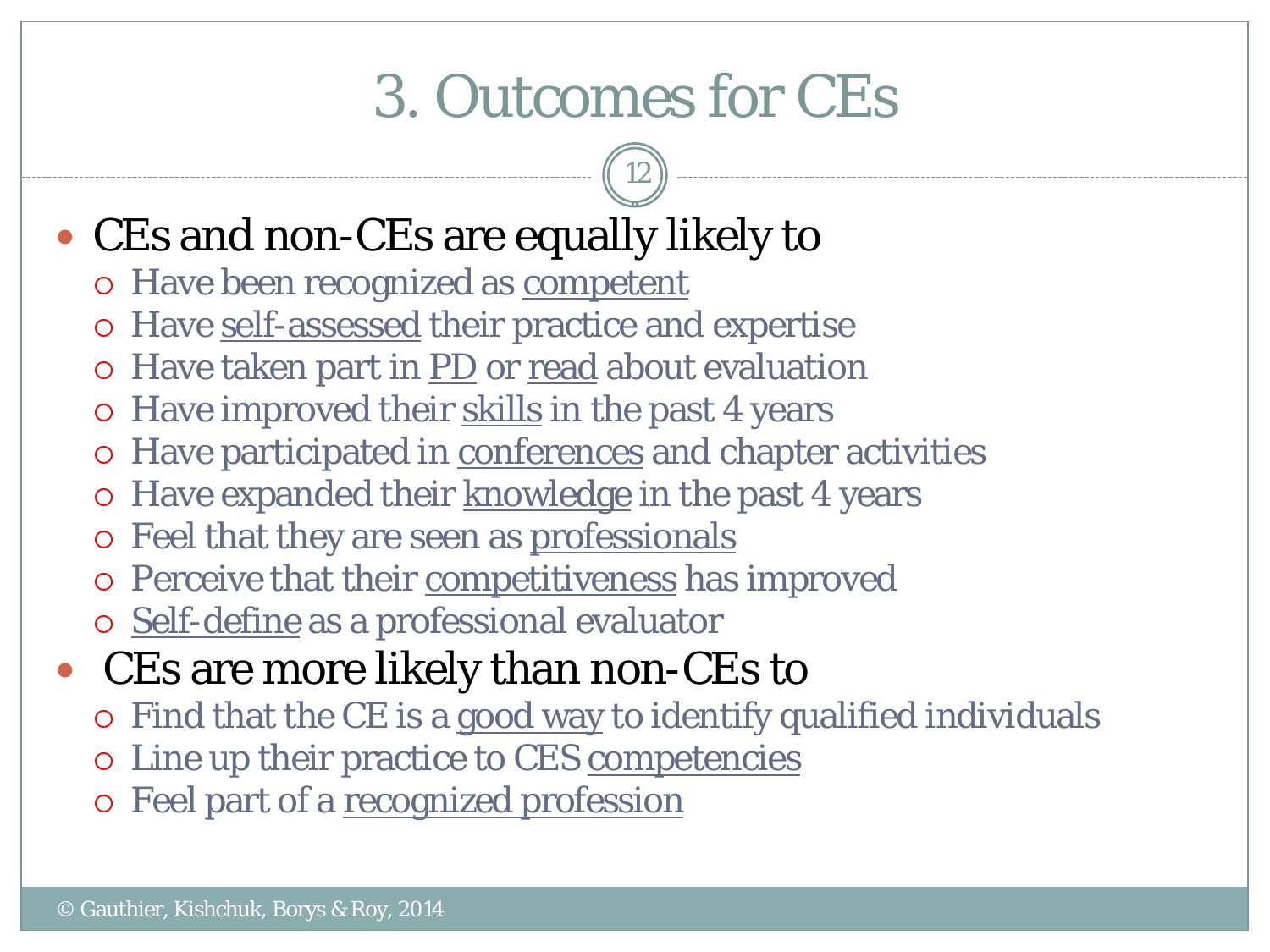### 3. Outcomes for CEs

13

• Roughly one-half of CEs attribute change over the past 4 years to the designation, for example

- Recognition of competence to the designation
- Clarification of development needs
- Increased professional development
- Improved professional skills
- Expansion of knowledge on evaluation
- Enhanced professional status
- Improved competitive position
- Professional identification as evaluator
- Conclusion: outcomes for CEs
	- Comparative evidence of impacts on use of competencies and feeling of belonging to a recognized profession
	- Self-assessment suggests a much more profound contribution of the designation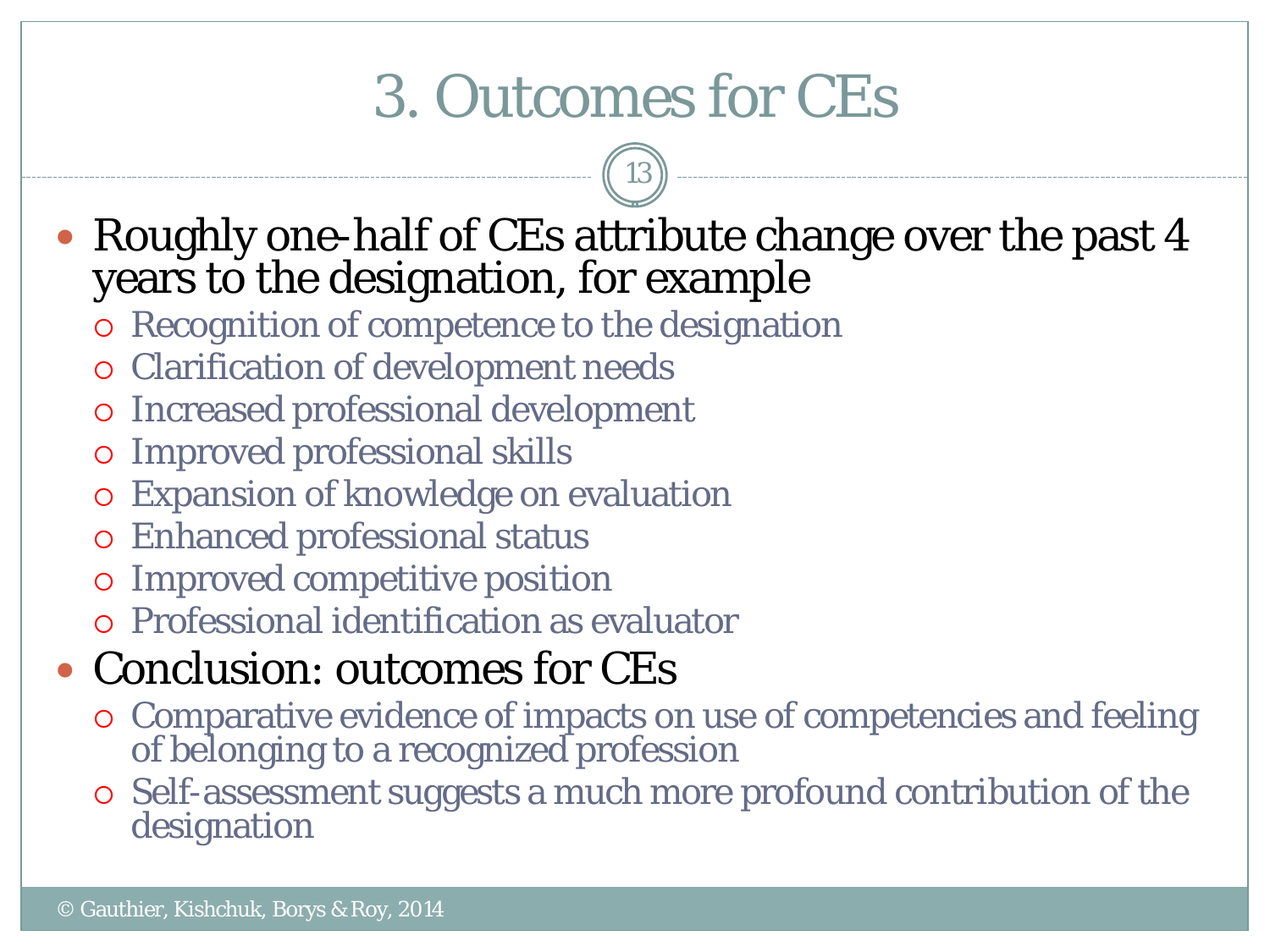![](_page_13_Figure_0.jpeg)

© Gauthier, Kishchuk, Borys & Roy, 2014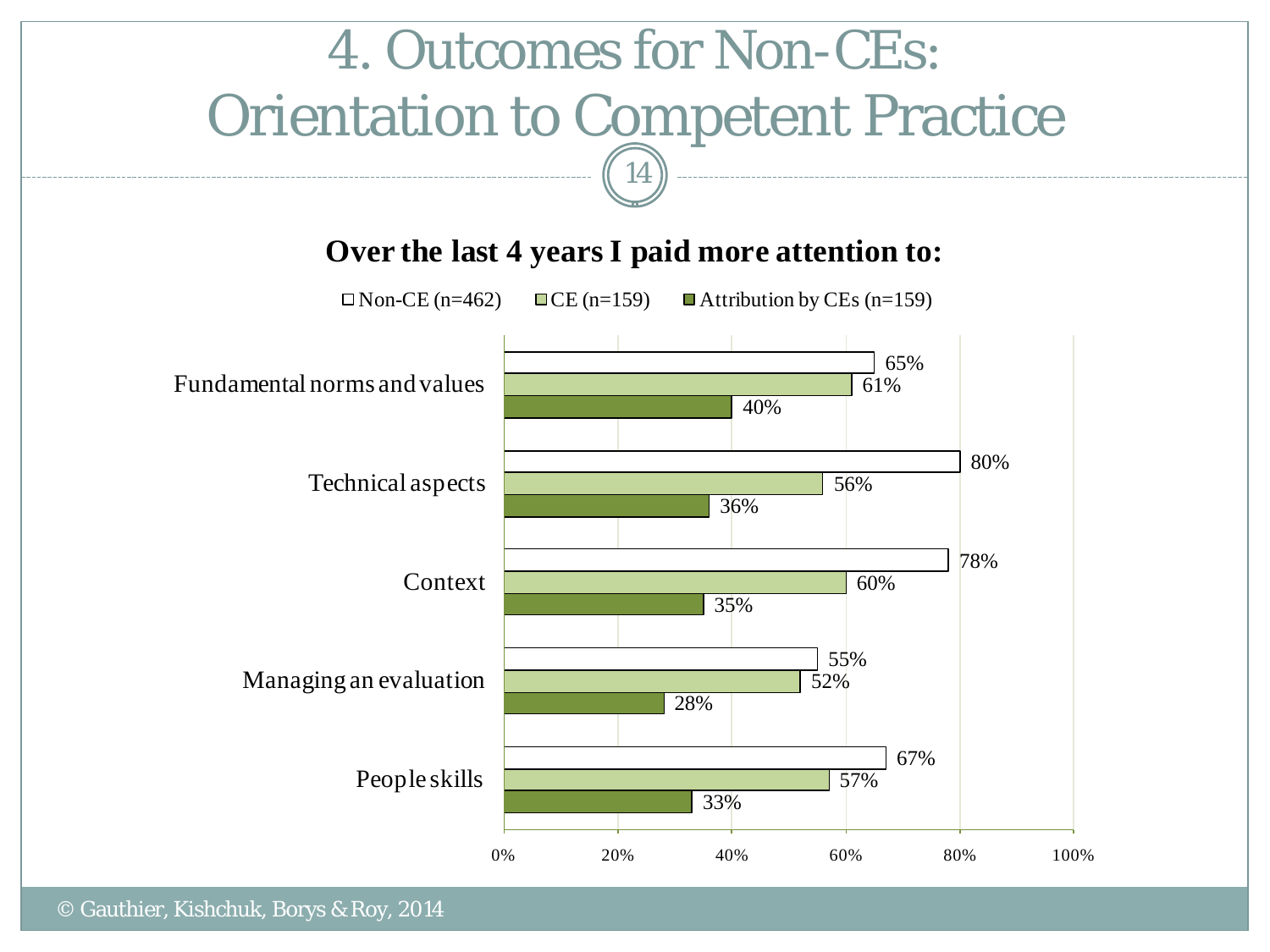#### 4. Outcomes for Non-CEs: Use of PDP Competencies 15

#### **CES Competencies for Canadian Evaluation Practice**

 $\Box$  Non-CE (n≈412-485)  $\Box$  CE (n≈156-159)

![](_page_14_Figure_3.jpeg)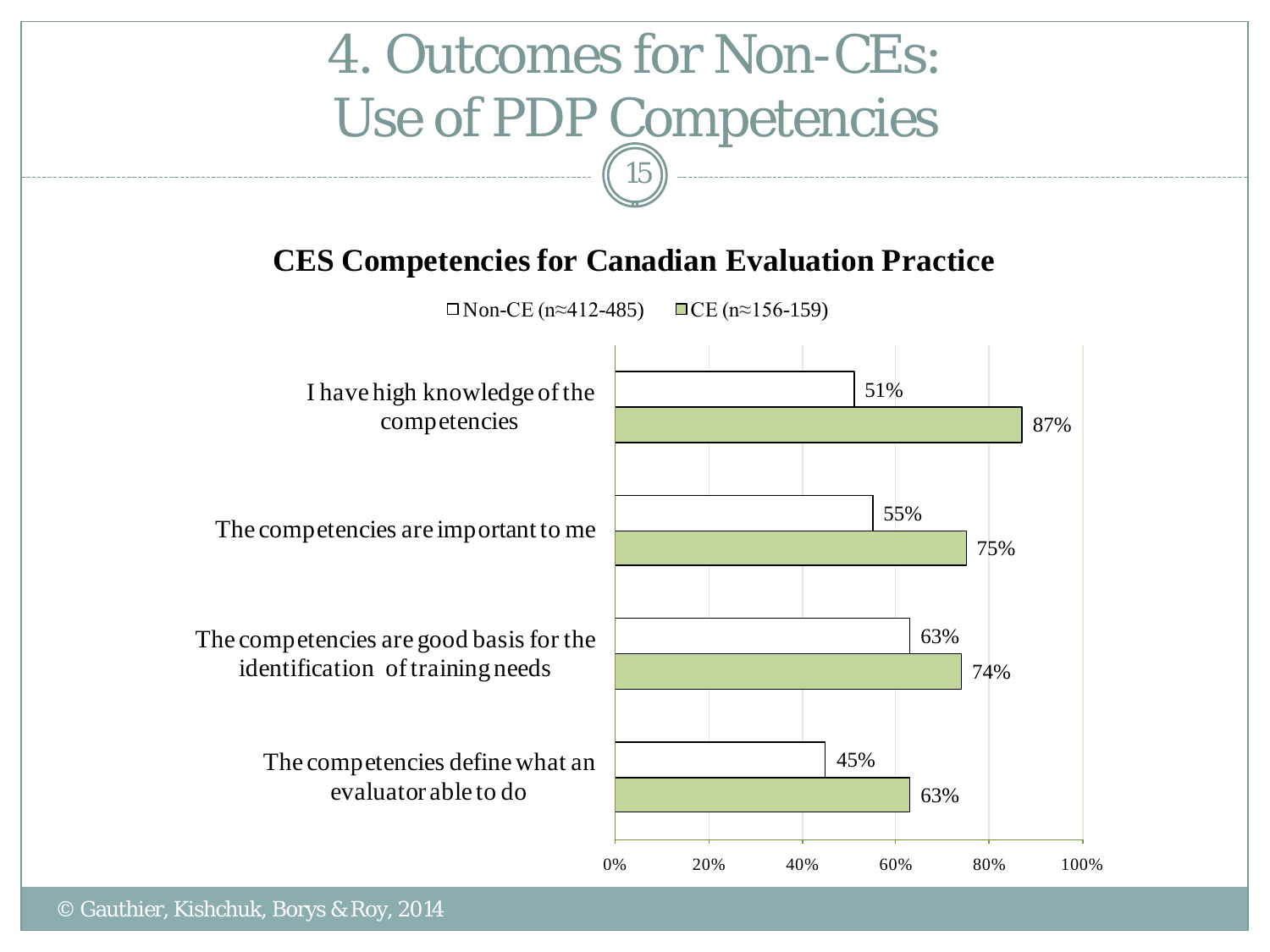### 4. Outcomes for Non-CEs

16

 *CES Competencies for Canadian Evaluation Practice* resonate more for CEs

Going through process could be expected to raise awareness

- Over the last 4 years, however, non-CEs have paid more attention to some of the competency themes than CEs (technical aspects, context)
	- o But higher than 50% for both groups
	- CE self-assessment indicates perceived modest impact of designation
- Non-CEs are more likely to feel that the designation has reduced access to evaluation contracts and positions for those without the designation

30% of non-CEs vs. 16% of CEs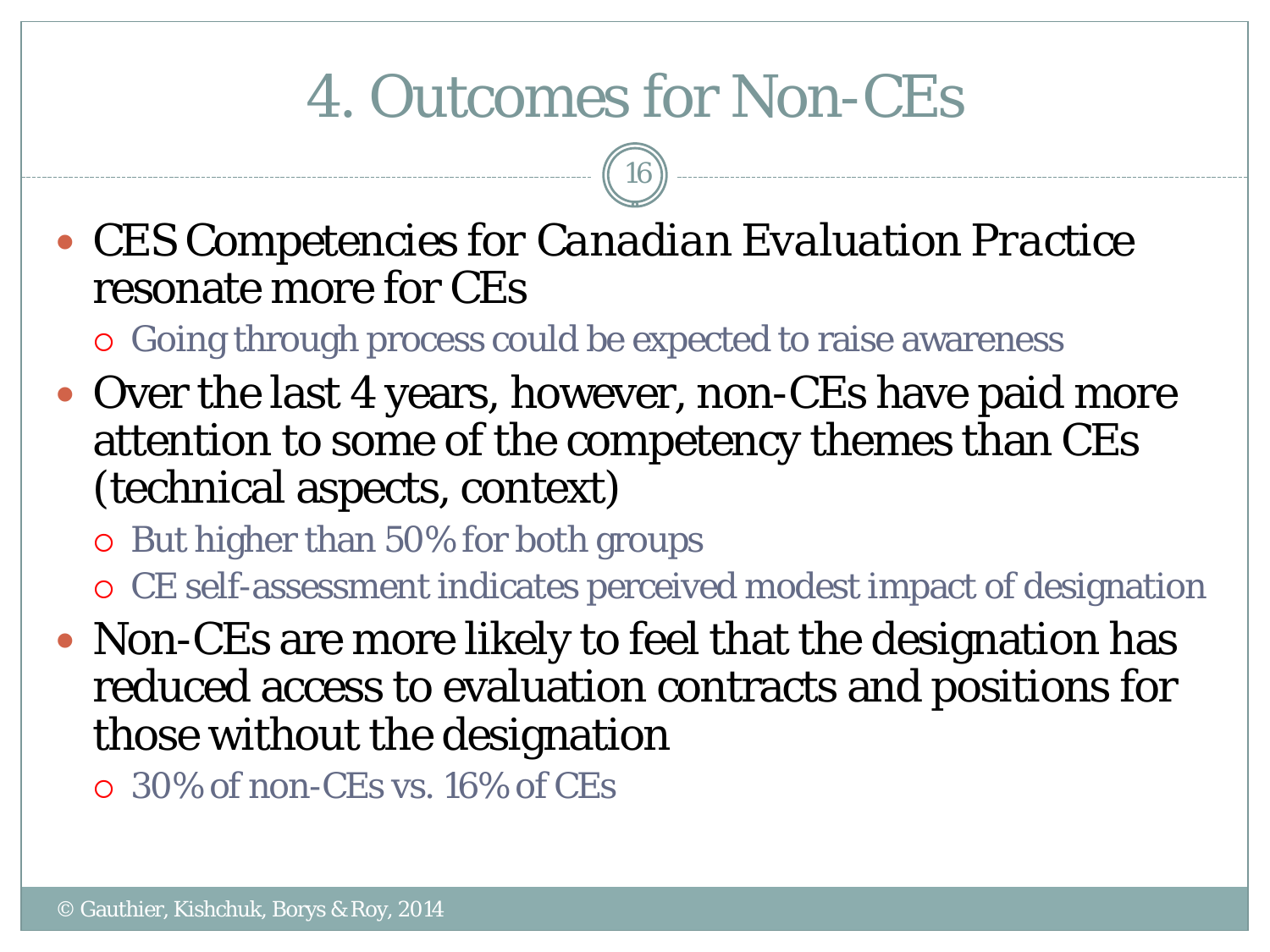#### 5. Outcomes for CES: Satisfaction

17

Regular application process (n≈27-48) Fast-track process (n≈48-95)

![](_page_16_Figure_2.jpeg)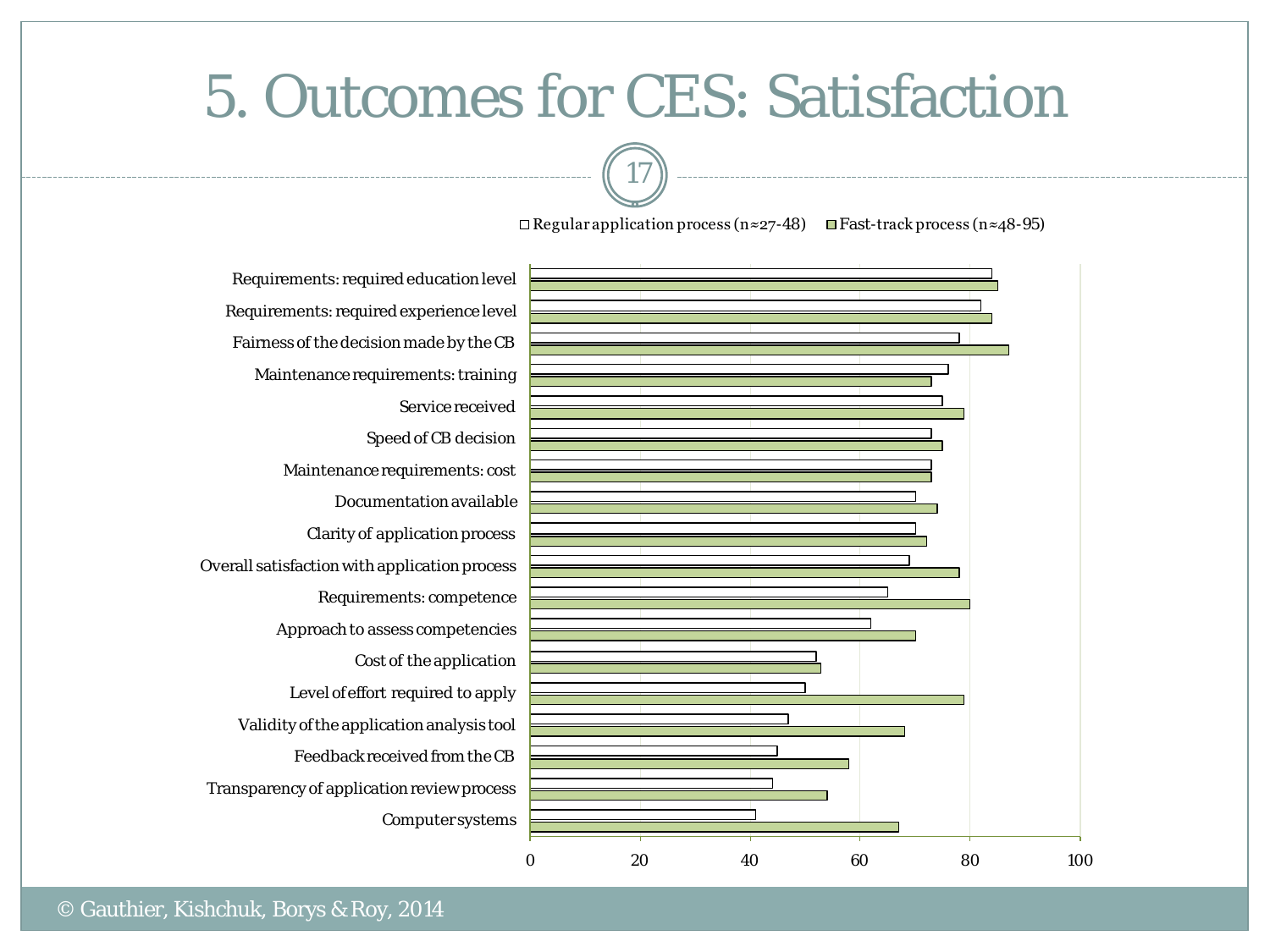### 5. Outcomes for CES: Satisfaction

18

#### • Satisfaction with the application process

 Most satisfying: non-burdensome components like education and experience

#### Least satisfying:

- computer systems
- CB review process
- burdensome aspects: effort, cost, demonstration of competence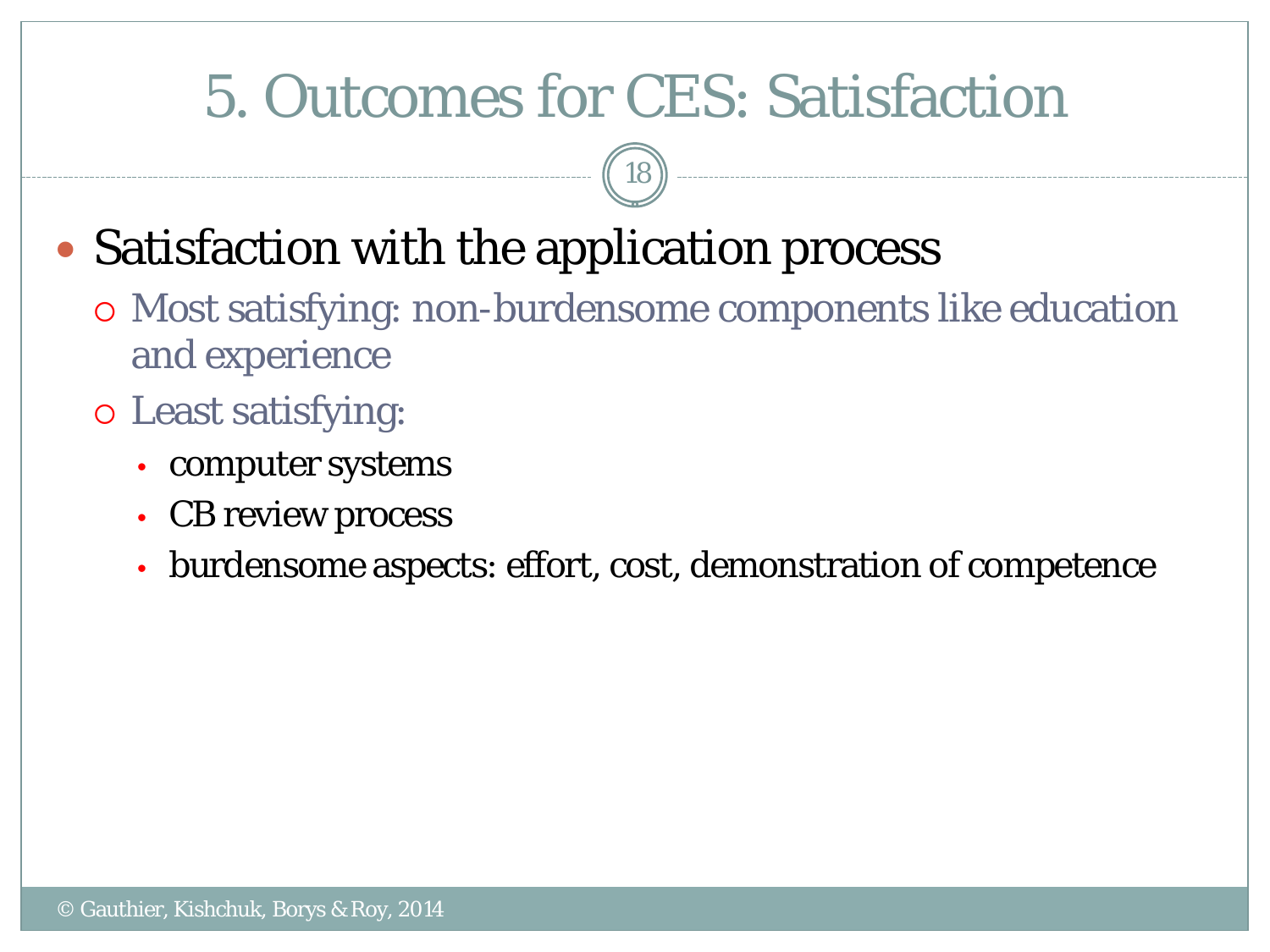### 5. Outcomes for CES

19

#### • Demand for the designation

57% of non-CEs are interested

- 64% if CEs and in-process included in the calculation
- Higher among those without another designation (60%) and among those entering the profession (75%)
- In 2005: 63% of CES members agreed with "I would likely pursue the requirements of certification as a professional program evaluator if this certification were available"
- 69% think that the CE is a desirable professional designation
	- particularly those entering the profession (81%)
- Enviable position of CES within the profession
	- 84%: the work of CES advances the evaluator profession
		- particularly those entering the profession (92%)
- **Divisiveness**

76%: disagree that the designation creates an unhealthy divide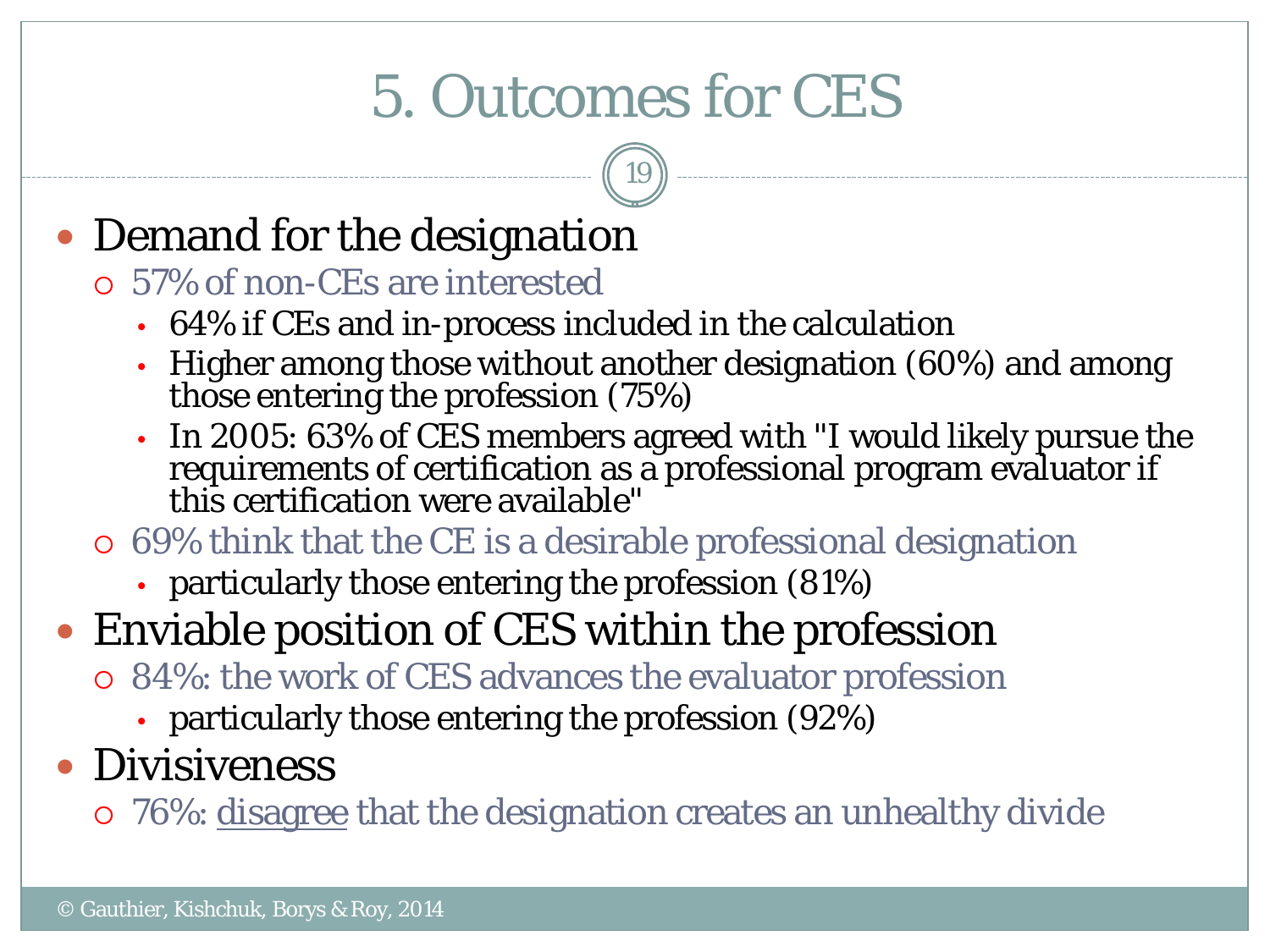#### 6. Evolution of Member Views on Profession/Discipline

20

 $\Box$ 2005 (n≈486-491)  $\Box$ 2010 (n≈482-491)  $\Box$ 2014 (n≈632-645)

I actively pursue/pursued a career as an evaluator

I became an evaluator through circumstances rather than by career.

Evaluation is an area I have entered for a short time in order to develop a well-…

Evaluation is a profession

When I'm asked what I do for a living, I say that I am an evaluator or a program...

> Professionally, I consider myself an evaluator first and foremost

Evaluation is an area I want to leave as soon as possible

![](_page_19_Figure_10.jpeg)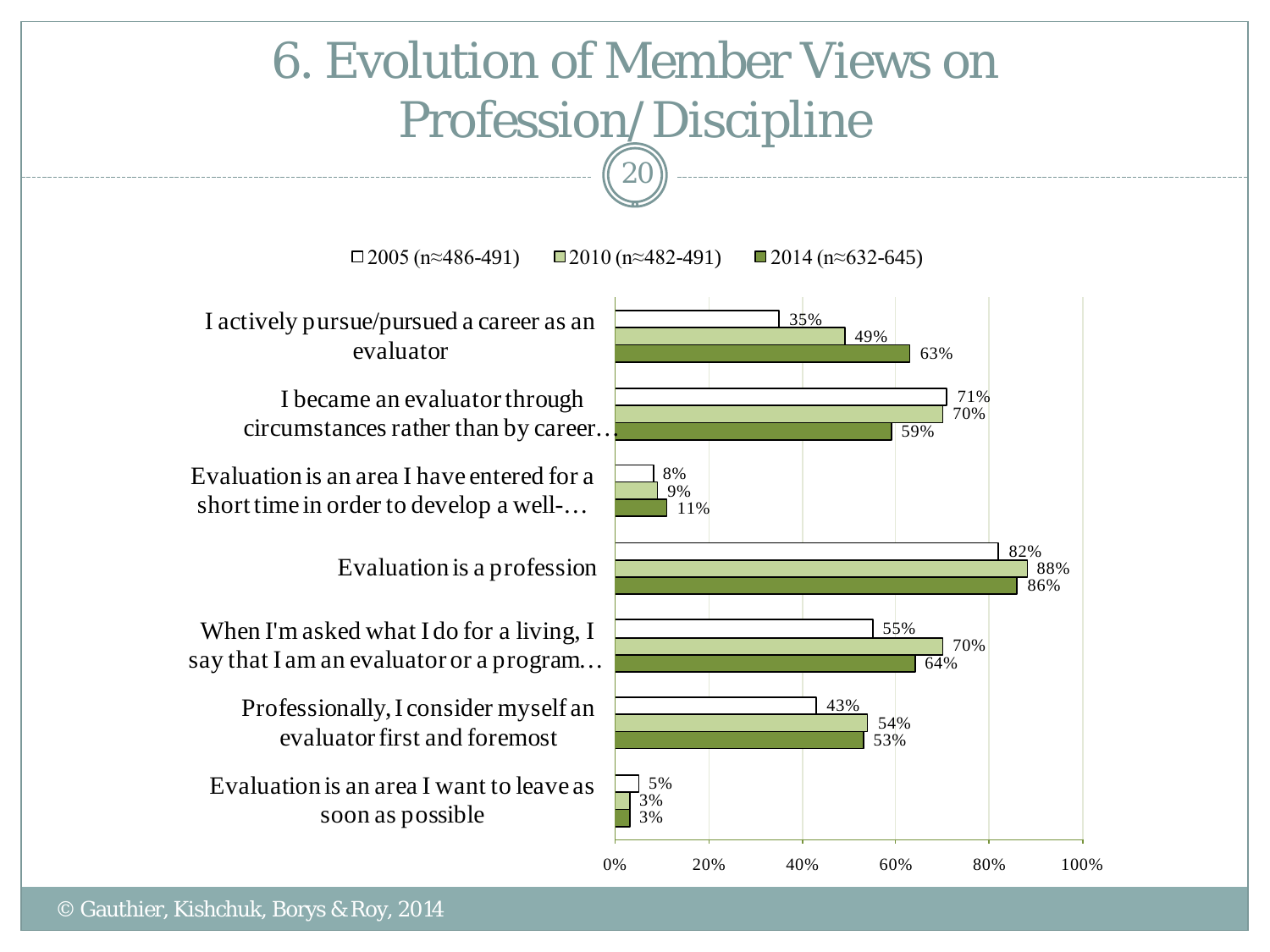![](_page_20_Figure_1.jpeg)

 $\Box$  Non-CEs (n≈469-482)  $\Box$  CEs (n=158)

Evaluation is a profession

When I'm asked what I do for a living, I say that I am an evaluator

Professionally, I consider myself an evaluator first and foremost

I actively pursued a career as an evaluator

I became an evaluator through circumstances rather than by career planning

Evaluation is an area I have entered for a short time to develop a well-rounded resume

Evaluation is an area I want to leave as soon as possible

![](_page_20_Figure_10.jpeg)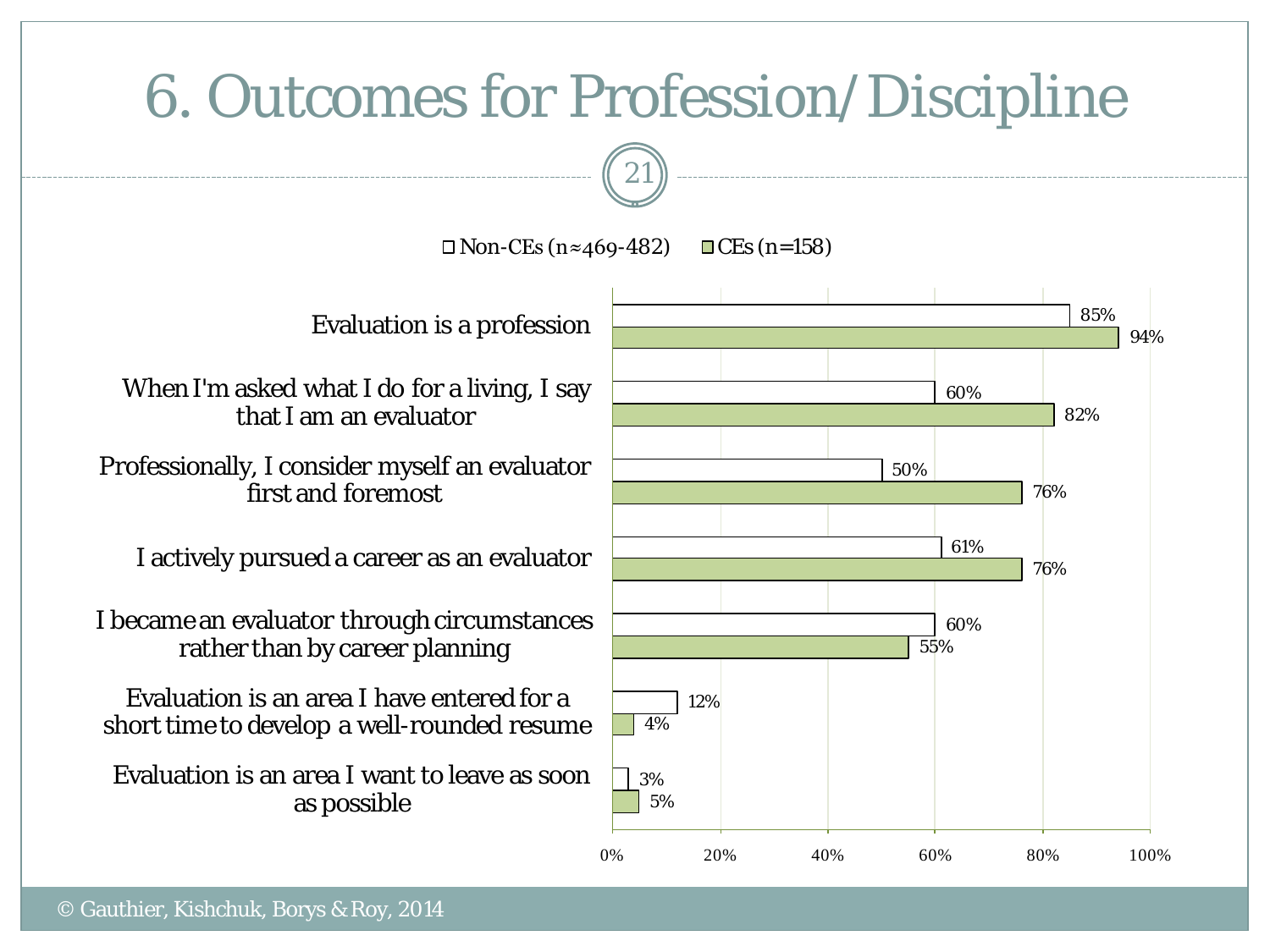- Sense of belonging and professionalization on the rise since 2005
	- Likely that many factors have contributed to this trend (e.g., CES activities)
- Fewer 'accidental evaluators ' since 2005
- CEs significantly more likely to have pursued career as evaluators
	- Private sector also more likely than other sectors
- CEs stronger belonging to profession, more likely to say that they are evaluators
	- Evaluators holding another credential less likely to agree that evaluation is a profession
- Few CEs and Non-CEs want to leave the profession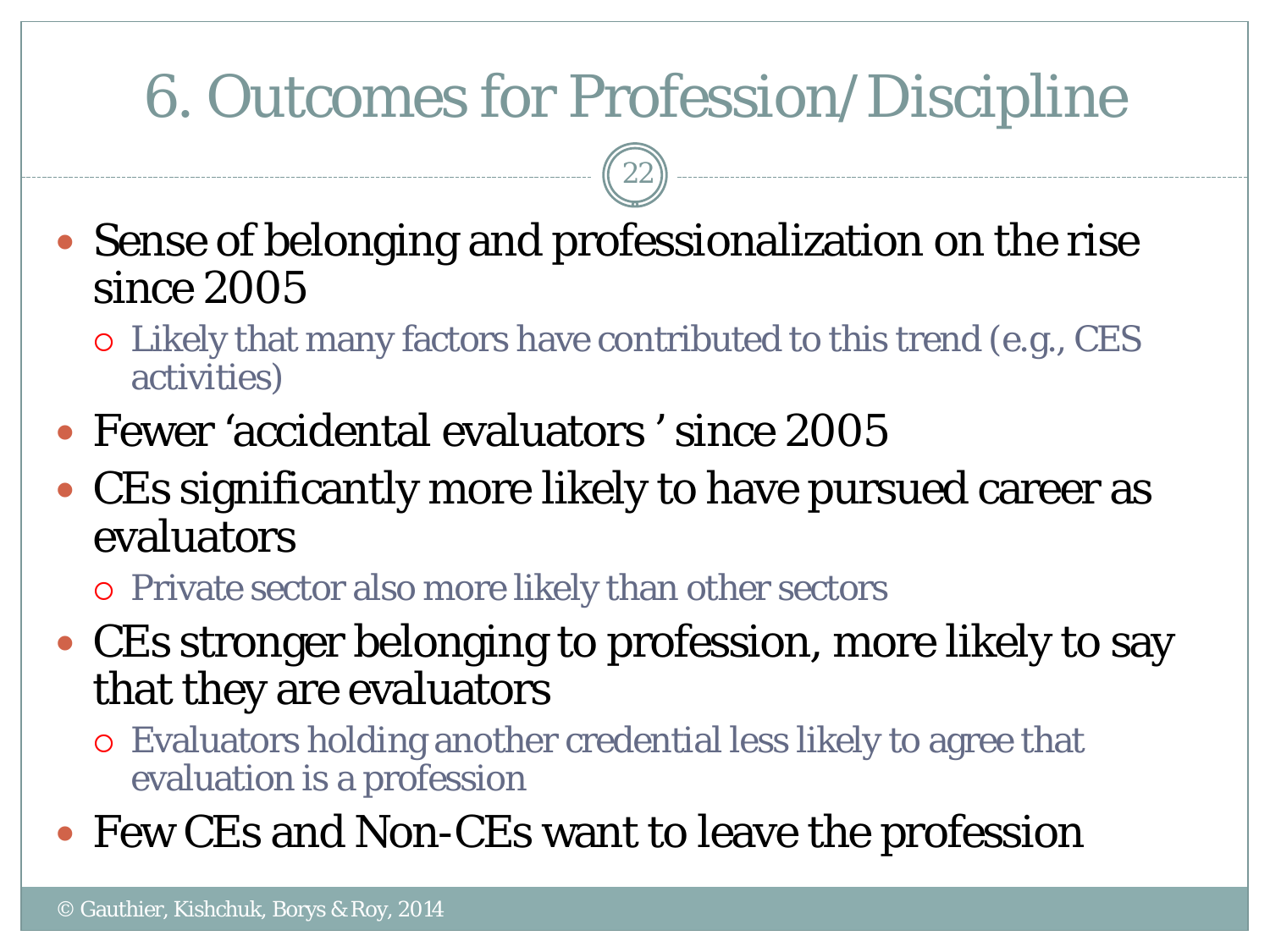![](_page_22_Figure_1.jpeg)

Non-CEs (n≈378-446) CEs (n≈142-152)

![](_page_22_Figure_3.jpeg)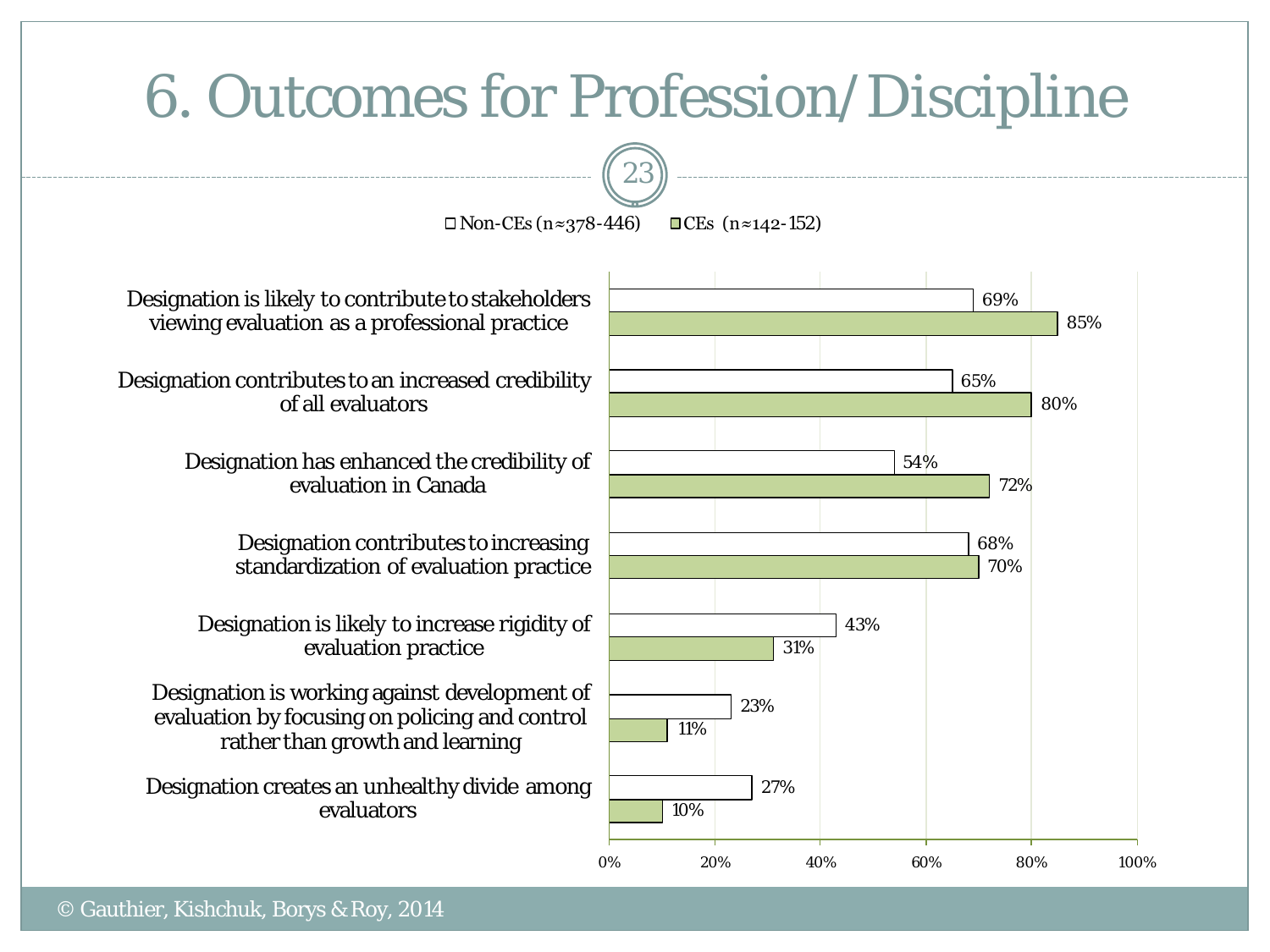24

### • Majority (especially CEs) agrees that:

- Credential will contribute to professionalization of evaluation (viewed as practice)
- Credential contributes to credibility of evaluators and evaluation
- Credential will contribute to standardize practice
	- Federal public servants less likely to agree than other sectors in all above
- Minority of respondents associate designation with potential negative impacts (rigidity, control, divide among evaluators)

 But 43% of non-CEs associate designation with increased rigidity of evaluation practice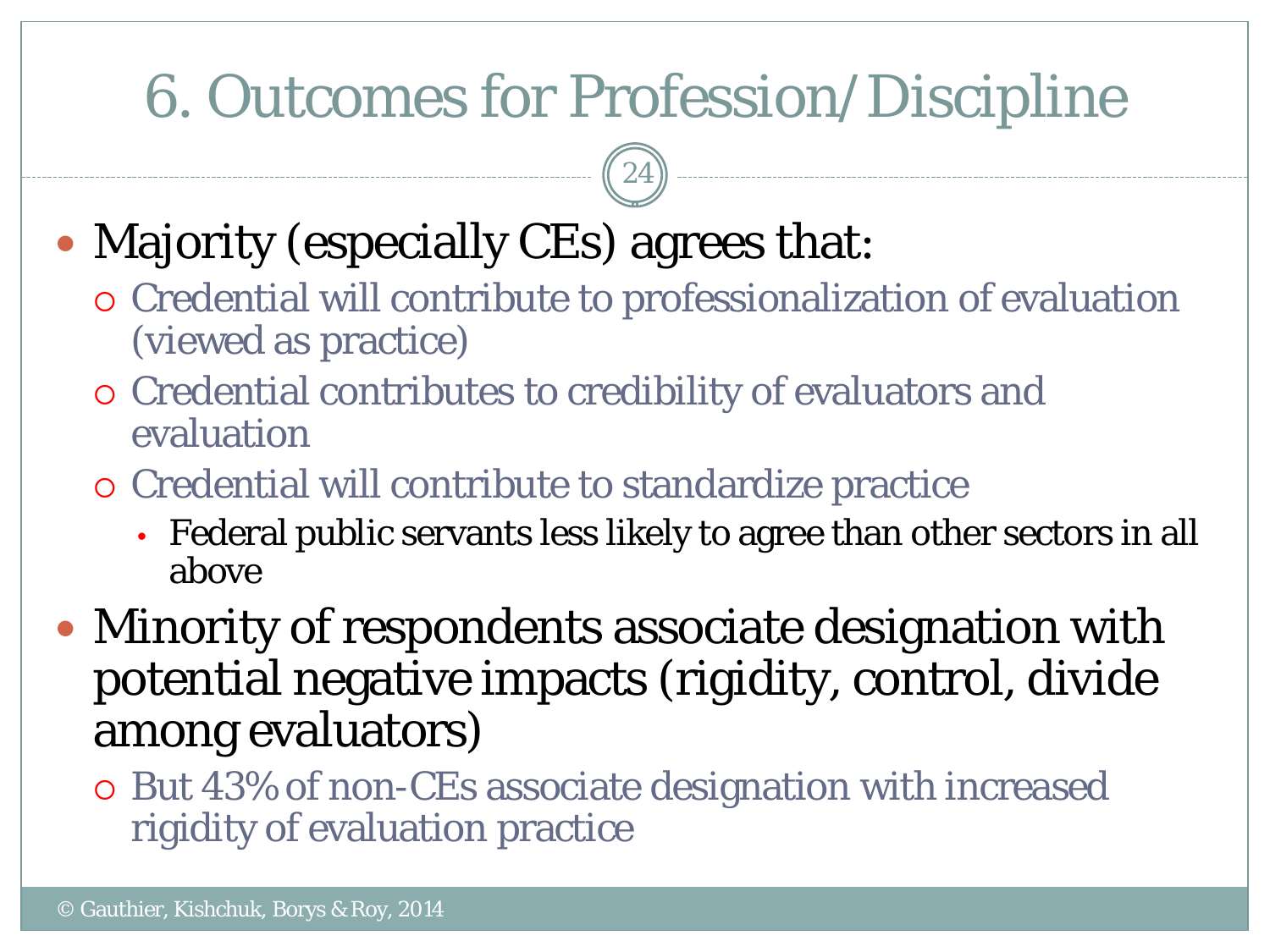### 7. Views on Outcomes for Users/Society

![](_page_24_Figure_1.jpeg)

 $CES (n \approx 130-155)$  Non-CEs ( $n \approx 274-459$ )

Designation will likely improve the quality of evaluations being conducted in Canada

Designation is a good way to identify individuals qualified to conduct evaluation work

The designation contributes to the protection of users of evaluation against poor practices

The designation contributes to the protection against evaluators' unethical behaviour

Designation process does not place enough barriers to unqualified individuals

![](_page_24_Figure_8.jpeg)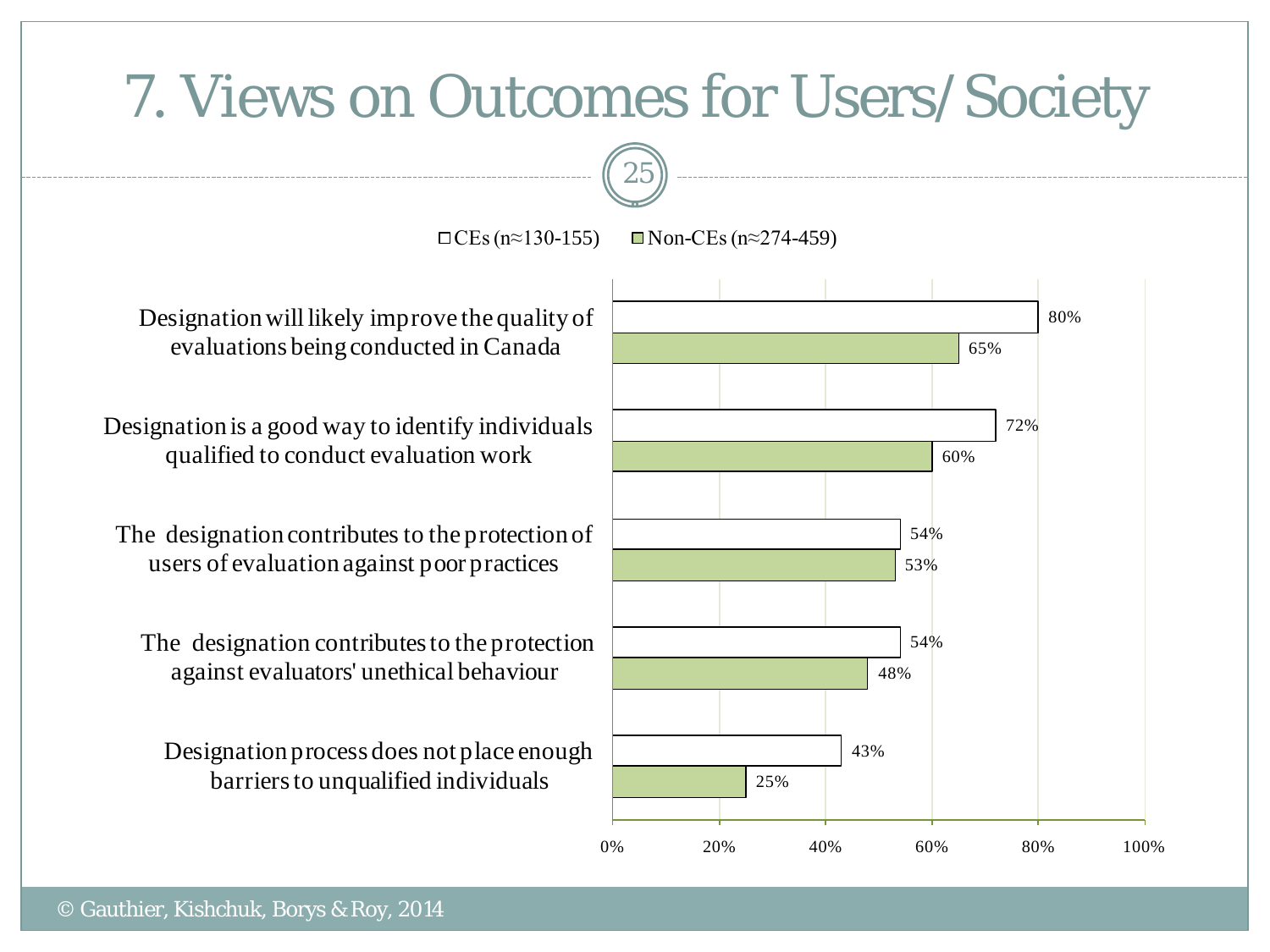### 7. Views on Outcomes for Users/Society

- Majority, especially CEs, view designation as contribution to : quality evaluations, identifying qualified individuals
	- Federal government evaluators less likely to agree than others
- About half of all respondents view designation as contributing to protection against poor practices, unethical behavior
- Majority agrees that designation presents barriers to unqualified individuals – especially non-CEs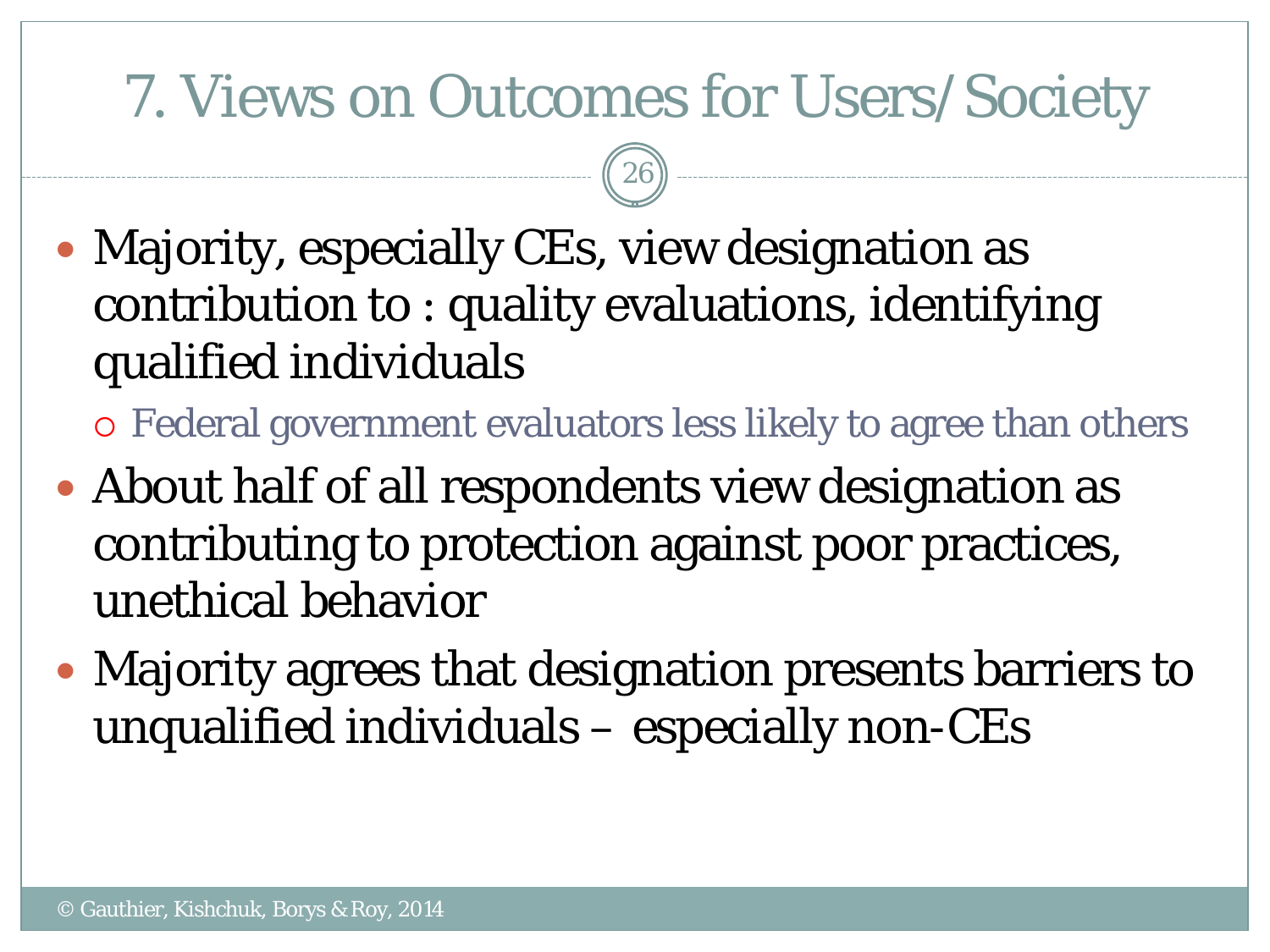# Segmented Analysis

27

| <b>Factor</b>                               | <b>Private</b><br><b>Sector</b> | Mun /<br>$\text{Reg }$<br><b>Prov</b> | <b>Federal</b><br>Gov.     | NFP &<br><b>Educatn</b>                 | 1-2 Years<br>Exp. | <b>3-5 Years</b><br>Exp.                      | $6 - 10$<br><b>Years</b><br>Exp.                        |
|---------------------------------------------|---------------------------------|---------------------------------------|----------------------------|-----------------------------------------|-------------------|-----------------------------------------------|---------------------------------------------------------|
| $%$ CE                                      | 29%                             | 7%                                    | 9%                         | 9%                                      | 1%                | 4%                                            | 13%                                                     |
| <b>Interest</b>                             | 50%                             | 59%                                   | 46%                        | 61%                                     | 75%               | 64%                                           | 51%                                                     |
| Why not?                                    | Too close<br>to<br>retirement   | Not in<br>evaluation<br>enough        | Not a<br>credible<br>title | <b>Too</b><br>uncertain,<br>other title | Not a<br>career   | Not a<br>career, too<br>uncertain,<br>no time | Employer<br>$=$ not<br>worth it,<br>limited<br>benefits |
| PD active                                   | Less                            |                                       |                            |                                         | More              | More                                          |                                                         |
| Seen as<br>prof. eval.                      |                                 | Less                                  | More                       |                                         | Less              |                                               |                                                         |
| Self-def. as<br>prof. eval.                 |                                 |                                       | More                       | Less                                    | Less              | Less                                          |                                                         |
| Self-<br>assessed<br>impact of<br><b>CE</b> | Less                            |                                       |                            |                                         |                   | More                                          |                                                         |

© Gauthier, Kishchuk, Borys & Roy, 2014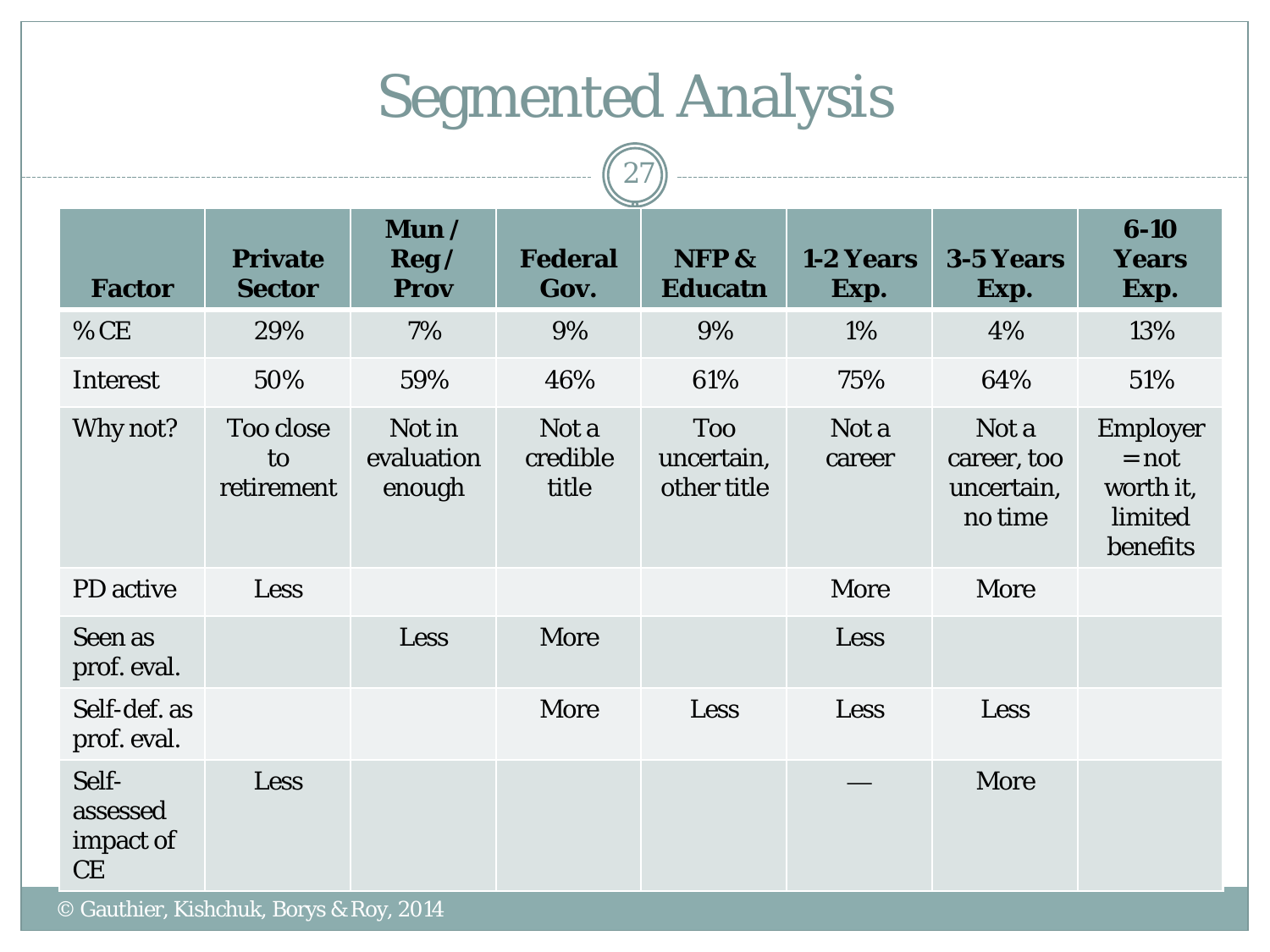### Segmented Analysis

 $\boxed{28}$ 

|                                         |                                 | Mun/                | $\sim$                 |                         |                   |                   | $6 - 10$             |
|-----------------------------------------|---------------------------------|---------------------|------------------------|-------------------------|-------------------|-------------------|----------------------|
| <b>Factor</b>                           | <b>Private</b><br><b>Sector</b> | Reg/<br><b>Prov</b> | <b>Federal</b><br>Gov. | NFP &<br><b>Educatn</b> | 1-2 Years<br>Exp. | 3-5 Years<br>Exp. | <b>Years</b><br>Exp. |
| Compe-<br>tencies as<br>framework       | Less                            | More                |                        |                         | More              |                   |                      |
| $CE$ as<br>desirable                    |                                 |                     | Less                   |                         | More              | More              |                      |
| CE<br>increases<br>credibility          |                                 | More                | <b>Less</b>            |                         | <b>More</b>       | More              | Less                 |
| CE<br>increases<br>standar-<br>dization |                                 | More                | Less                   | More                    | More              | More              | <b>Less</b>          |
| Protection<br>of users                  |                                 |                     | Less                   |                         | <b>More</b>       | <b>More</b>       |                      |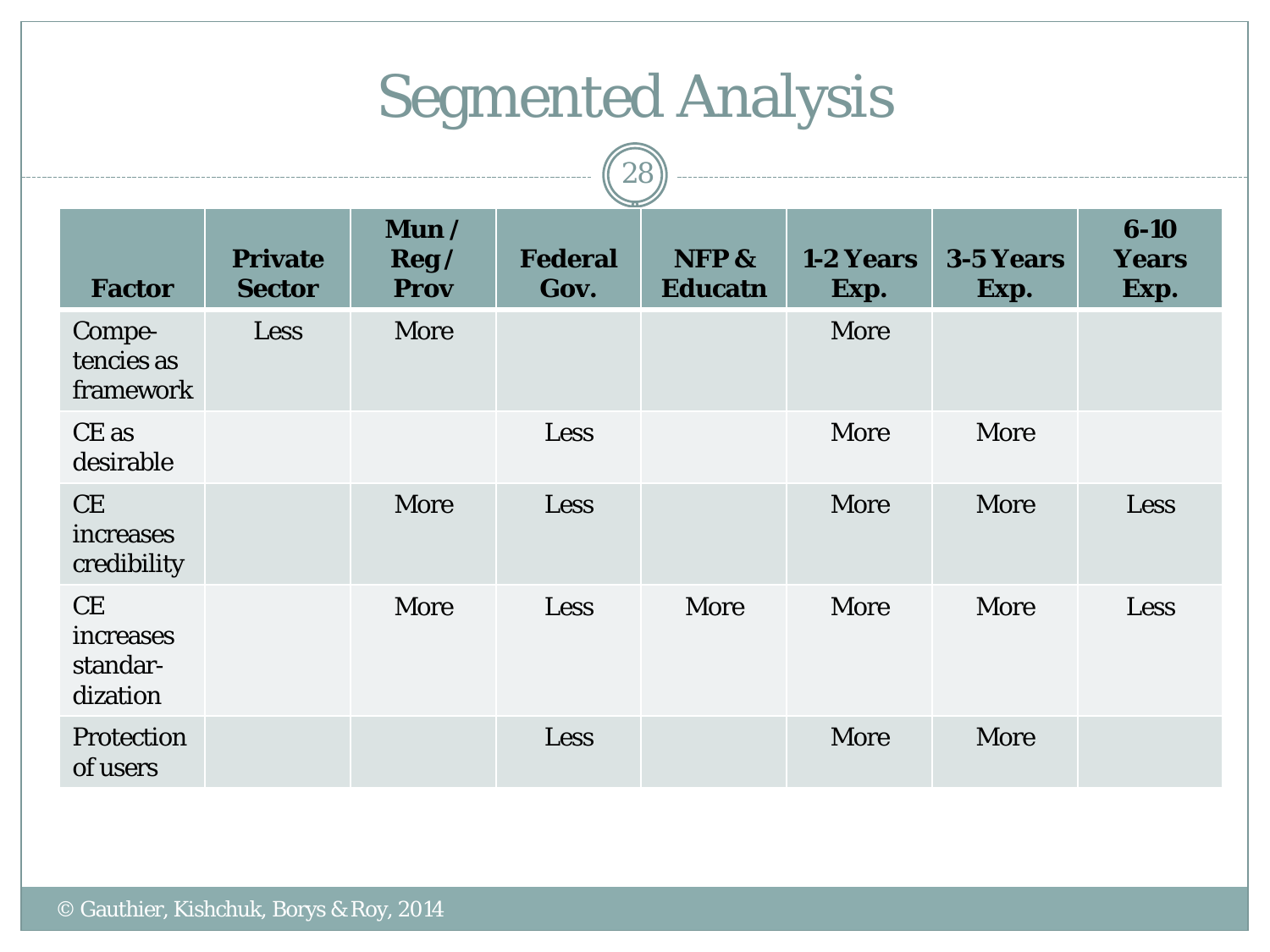![](_page_28_Figure_0.jpeg)

© Gauthier, Kishchuk, Borys & Roy, 2014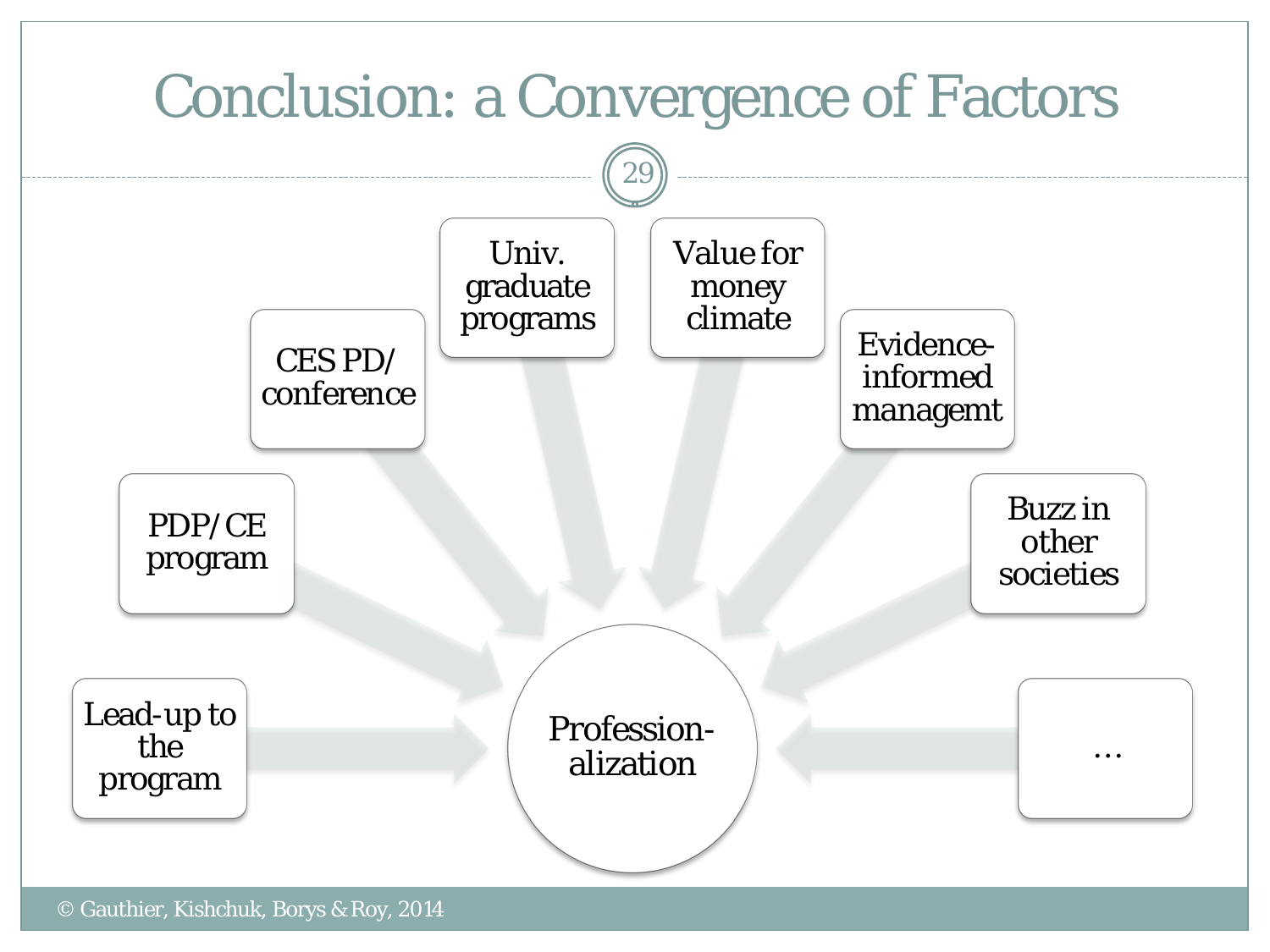# Conclusion: Reach

30

#### Reach

- Currently, the most experienced and those for whom benefits are most likely (private sector)
- Substantial interest among newcomers; sense of a professional life/career path

#### Limited reach

- Federal government: lack of recognition within the system
- Other governments: evaluation one of many activities
- NFP/Education: uncertainty, other designation

#### • Delivery issues

- o Communication, promotion
- Burden / cost
- o Transparency
- Systems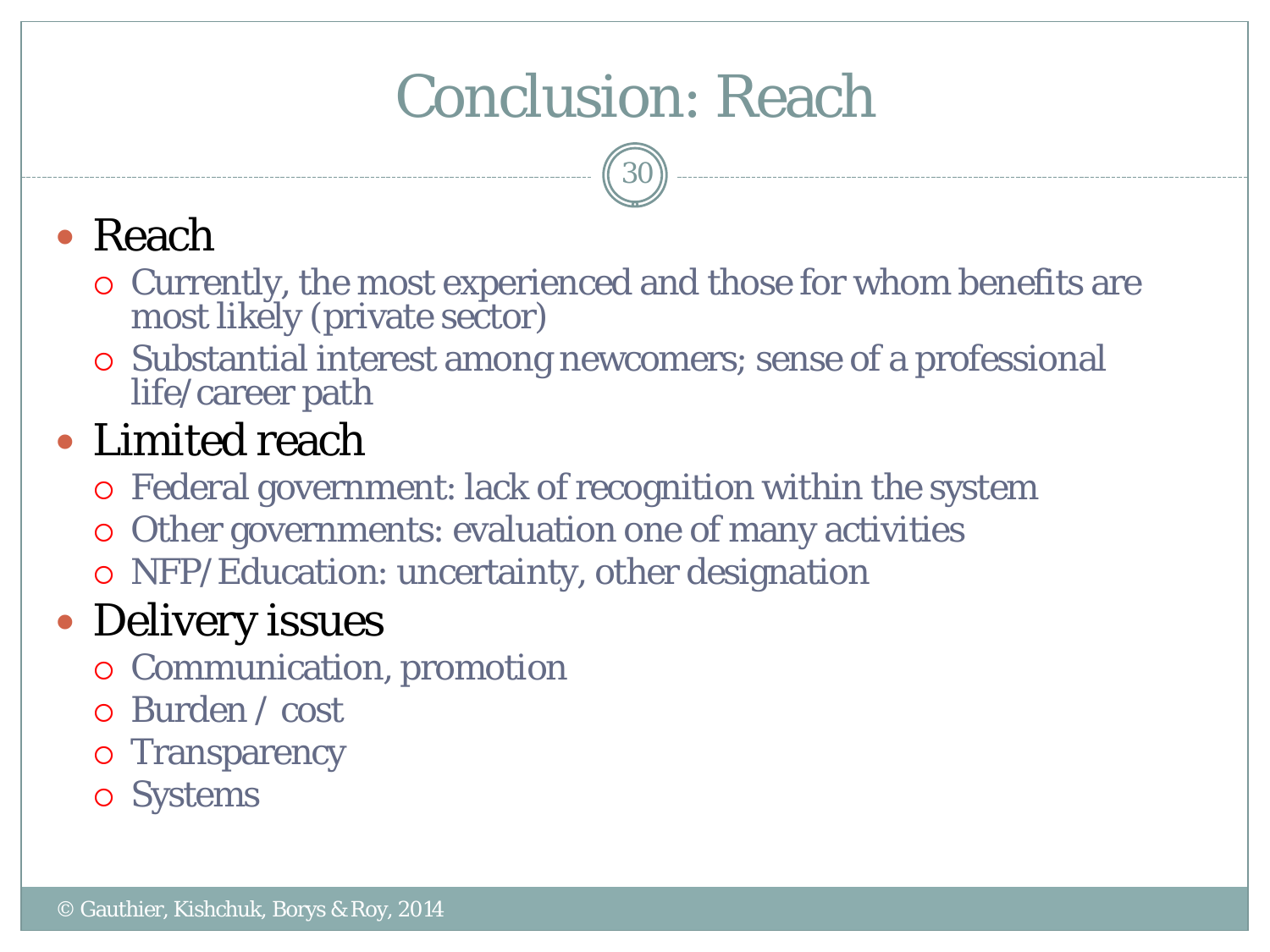### Conclusion: Outcomes

31

#### • Outcomes for CEs

- Limited objective differences between CEs and non-CEs
- Self-attribution of substantial impact: more than reality?

#### • Outcomes for non-CEs

- Competencies making their way into professional consciousness
- o Spill-over effect of the designation?

#### • Outcomes for CES:

- Perception of designation generally positive
- Solid demand in theory
- CES seen as credible and valuable
- Outcomes for the profession/discipline
	- Good self-attributed outcomes
- Outcomes for users/society:
	- Soft outcomes but still early